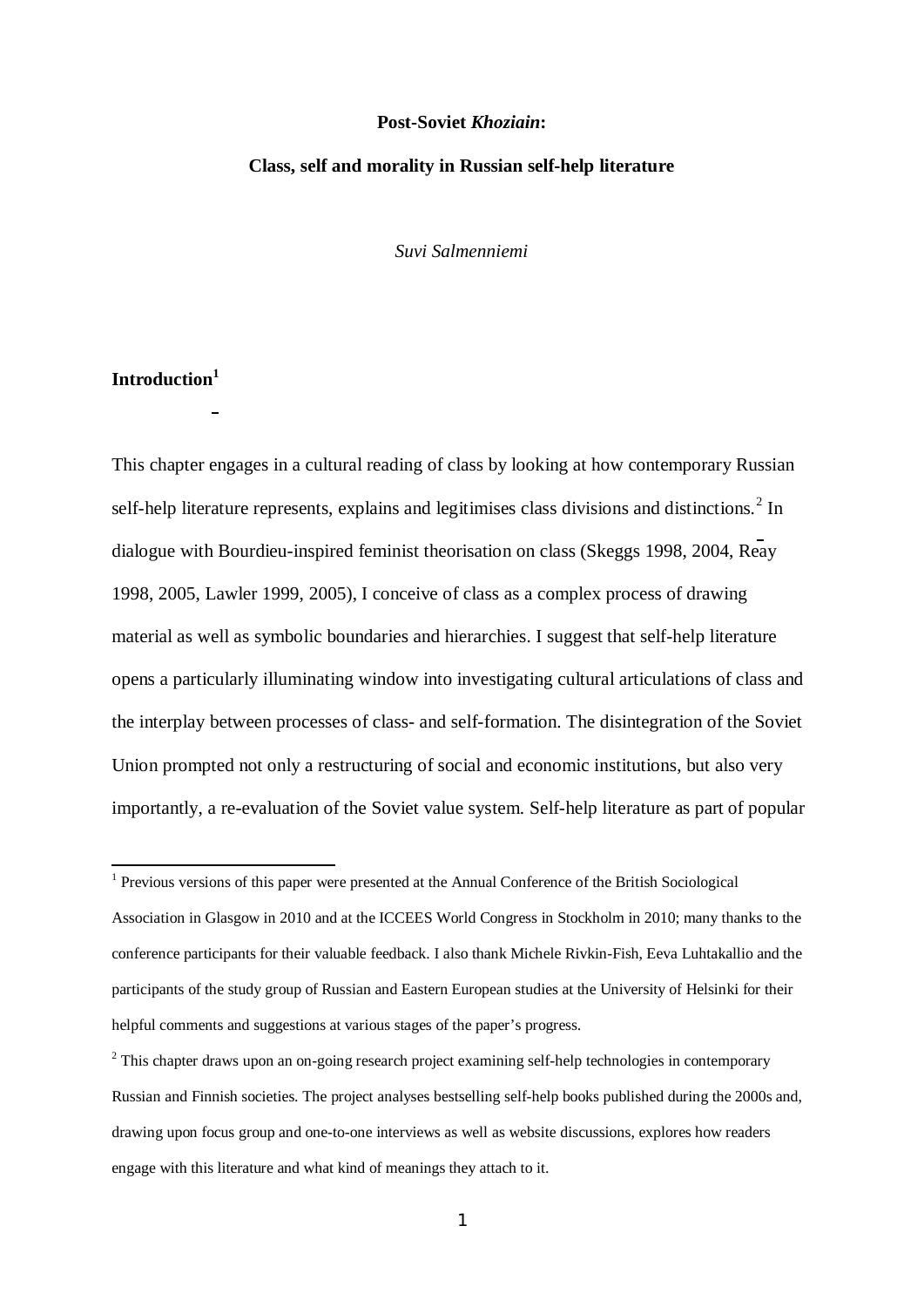media culture offers an important site for such a renegotiation of the conceptions of social justice, morality, personhood and human worth. As symbolic systems of knowledge and evaluation, cultural representations have real effects on the ways in which people can move in social space (Skeggs 2001: 296), and thus constitute an integral part of the politics of class. As Beverley Skeggs argues,

The significance of representation lies in the way in which they (...) produce the normative, how they designate moral value and how those who are positioned by negative and pathological representations are both aware and resistant. A daily class-struggle is waged through challenging the values generated through representations, precisely because representation constitutes what can be known as persons. (Skeggs 2004:  $117-118$ <sup>[3](#page-1-0)</sup>

Although extremely popular in today's Russia, popular psychological self-help literature has so far attracted very little academic attention (see, however, Salmenniemi 2010a).<sup>[4](#page-1-1)</sup> By selfhelp literature I refer to the multifaceted, commercial field of advice books that encourage one to work on one's self.<sup>[5](#page-1-2)</sup> I understand it as a 'technology of the self' (Foucault 1988, 1998), which offers cultural articulations and techniques for individuals to work on their selves –

<span id="page-1-0"></span><sup>&</sup>lt;sup>3</sup> Stuart Hall (1980: 63) also makes a similar point by arguing that every struggle between classes is always a struggle between cultural modalities.

<span id="page-1-1"></span><sup>&</sup>lt;sup>4</sup> Various alternative healing and 'supernatural' services, and a popular psychological radio talk show, have been studied by Lindquist (2001a, 2001b, 2002) and Matza (2009), respectively.

<span id="page-1-2"></span><sup>&</sup>lt;sup>5</sup> Although popular advice manuals did exist in both Tsarist and Soviet Russia, offering advice on how to manage one's self, human relationships, body and conduct (for more details, see Kelly 2001, Kharkhordin 1999), in contrast to Western societies therapeutic language and techniques occupied a marginal position in Soviet society until perestroika.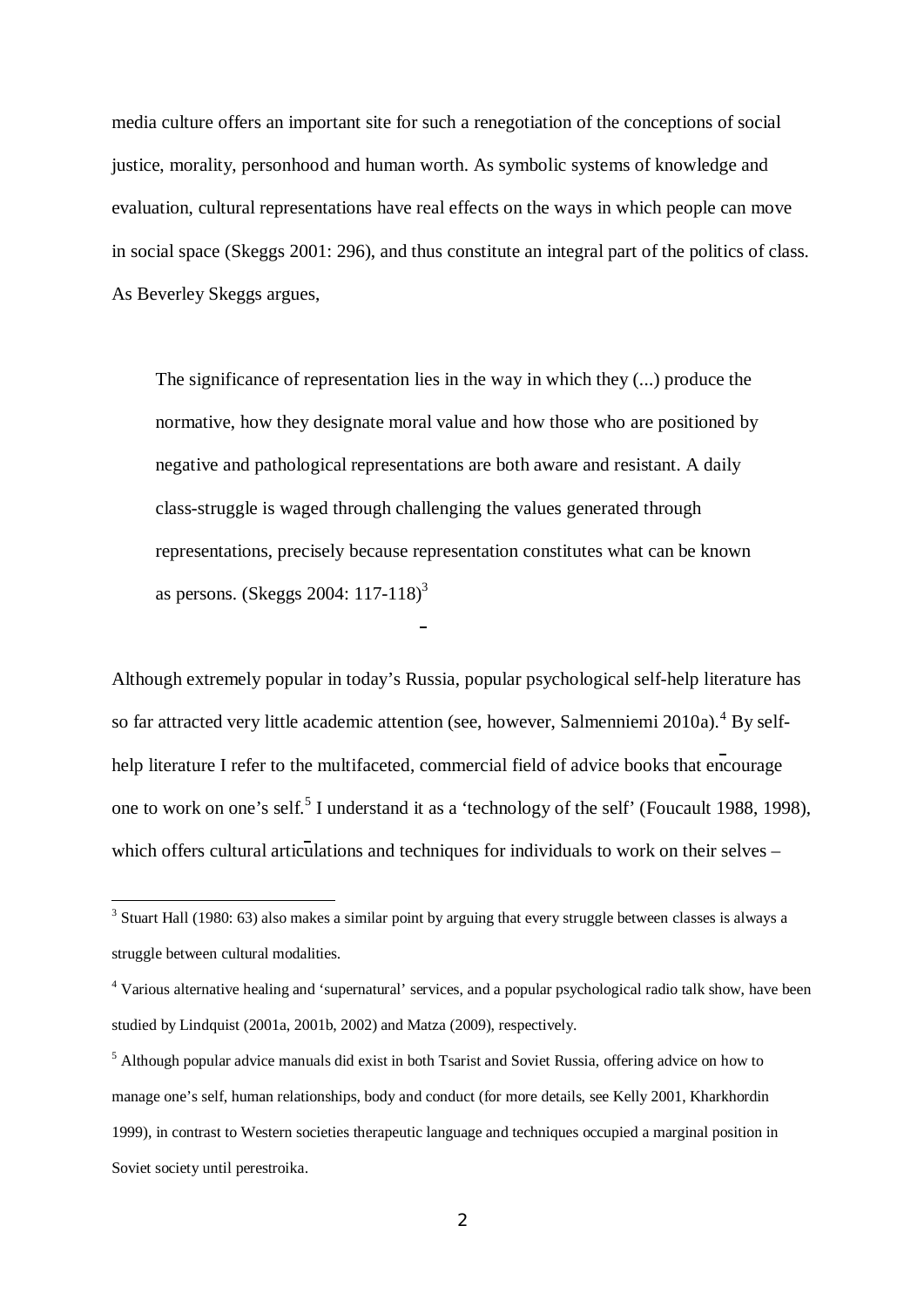their bodies, minds and conduct. Self-help books seek to guide, evaluate and problematise the self and ways of thinking, feeling and acting, and introduce concepts and categories through which they can be made sense of and transformed. In this way they shape the process of subjectivation and wield regulatory power by normalising certain identities, activities and relationships.

The appeal of self-help literature in Russia draws, first, on the lack of sufficient and affordable health services and a tradition of seeking psychological consultation along with a distrust of the official health care system, which encourage people to seek medical and psychological advice from self-help literature. Secondly, self-help literature serves as a cultural resource that can be used to attempt to make sense of the shifting value systems following the rupture of the Soviet ideological framework and to strive to achieve a sense of agency (for more details, see Salmenniemi & Vorona 2011). The structural distrust characteristic of Russian society, coupled with a widespread sense of political powerlessness (Petukhov 2005, Salmenniemi 2008), encourages people to work on what they feel can be influenced and transformed: their own feelings, thoughts and behaviour.

This chapter examines the writings of two Russian bestselling popular psychology self-help authors, Nataliia Pravdina and Valerii Sinelnikov.<sup>[6](#page-2-0)</sup> Obviously the analysis of these texts cannot offer a comprehensive overview of the discourses of class in the self-help genre, but I believe it can provide important insights into those discourses that are widely circulating

<span id="page-2-0"></span><sup>&</sup>lt;sup>6</sup> I have included in the analysis four books by Pravdina and three by Sinelnikov (see the bibliography for more details). Pravdina has published more than 20 books, Sinelnikov 10 books.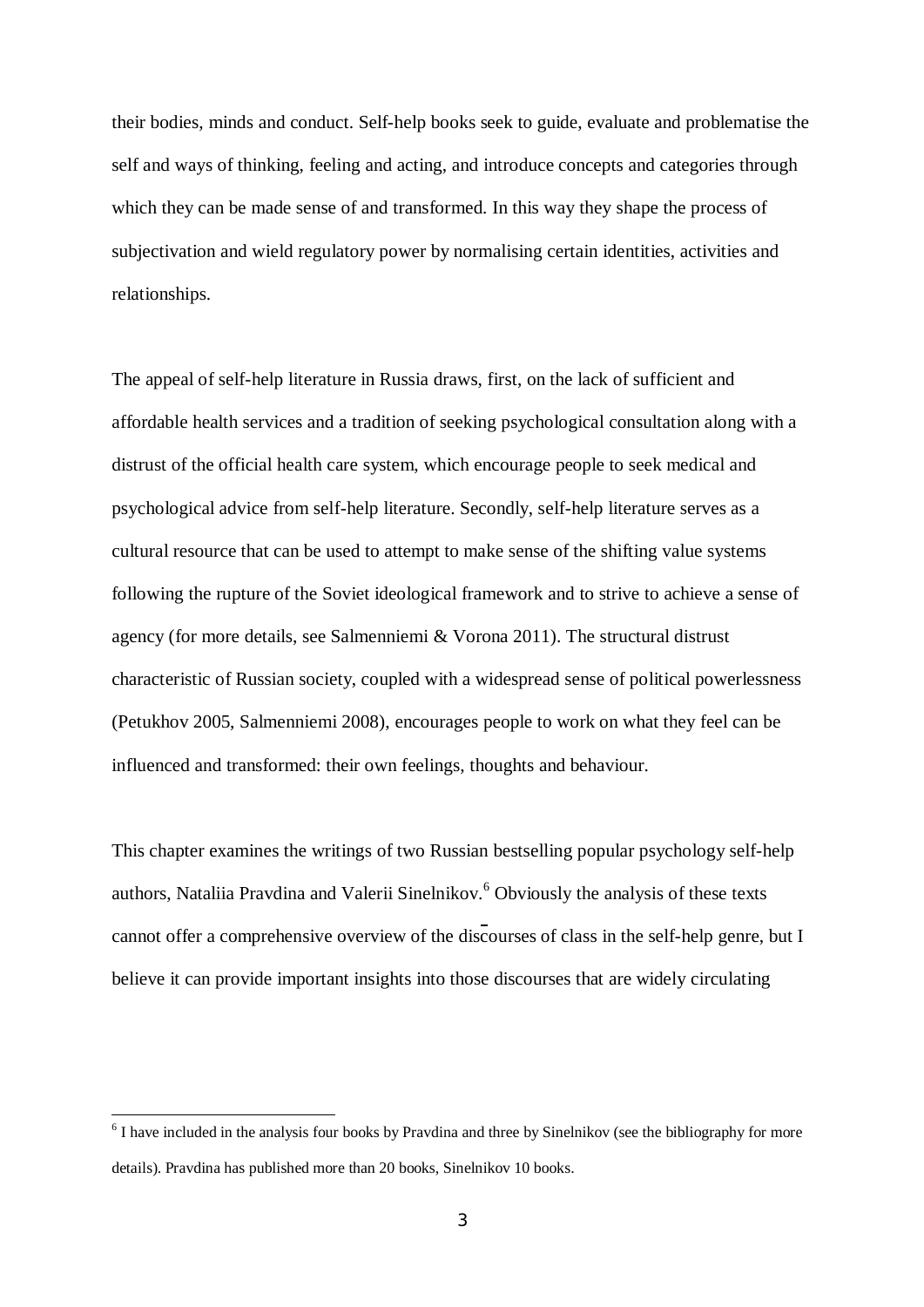amongst the reading audience.<sup>[7](#page-3-0)</sup> The chapter begins with an introduction to these authors and the philosophical and cultural starting points of their books. The following sections examine the ideological work these books do in representing, evaluating and legitimising social inequalities, and in constructing 'ideal selves' marked by class and gender. The concluding section will situate the self-help genre in the wider context of the politics of class and social justice in contemporary Russia.

### **Apostles of a 'new consciousness'**

Nataliia Pravdina is a feng shui consultant and a prolific author of self-help manuals. According to her website she lived in the US in the 1990s, but moved back to Russia in the 2000s and is currently working as a consultant in both countries (www.pravdina.ru). Her texts draw on American New Age self-help discourses with 'post-feminist' features.<sup>[8](#page-3-1)</sup> They

<span id="page-3-0"></span> $\overline{a}$  No comprehensive information is available on the circulation of self-help books in Russia. However, the bestseller list published by the journal *Knizhnoe obozrenie* frequently includes self-help titles, which is an indication of the popularity of this genre. For example, Sinelnikov's books have appeared on this bestseller list (e.g. in 2006 two of his books were regularly listed); his books also advertise on their covers 'more than 8 million copies sold'. Pravdina's books also figure on bestseller lists (e.g. in the Internet bookstore *Knizhnaia Orbita* in 2006), and in the bestseller stands in Moscow bookstores (personal observation). According to Boris Dubin (1998), in Russia in the 1990s around 39% of all non-fiction publications in the humanities dealt with 'occult-esoteric topics' (quoted in Menzel 2007), a category which frequently includes popular psychological literature. Indeed, by visiting Russian bookstores and Internet bookstores one cannot help but notice the enormous amount of this type of literature on offer.

<span id="page-3-1"></span><sup>&</sup>lt;sup>8</sup> According to Rosalind Gill (2007), post-feminism is sensibility characterised, amongst other things, by a celebration of femininity, consumerism, an emphasis on 'natural sexual difference' and the rhetoric of choice as well as autonomy and sexual freedom. Gill argues that post-feminism has become a pervasive element of Western media culture and that it is closely connected with neoliberal rationality.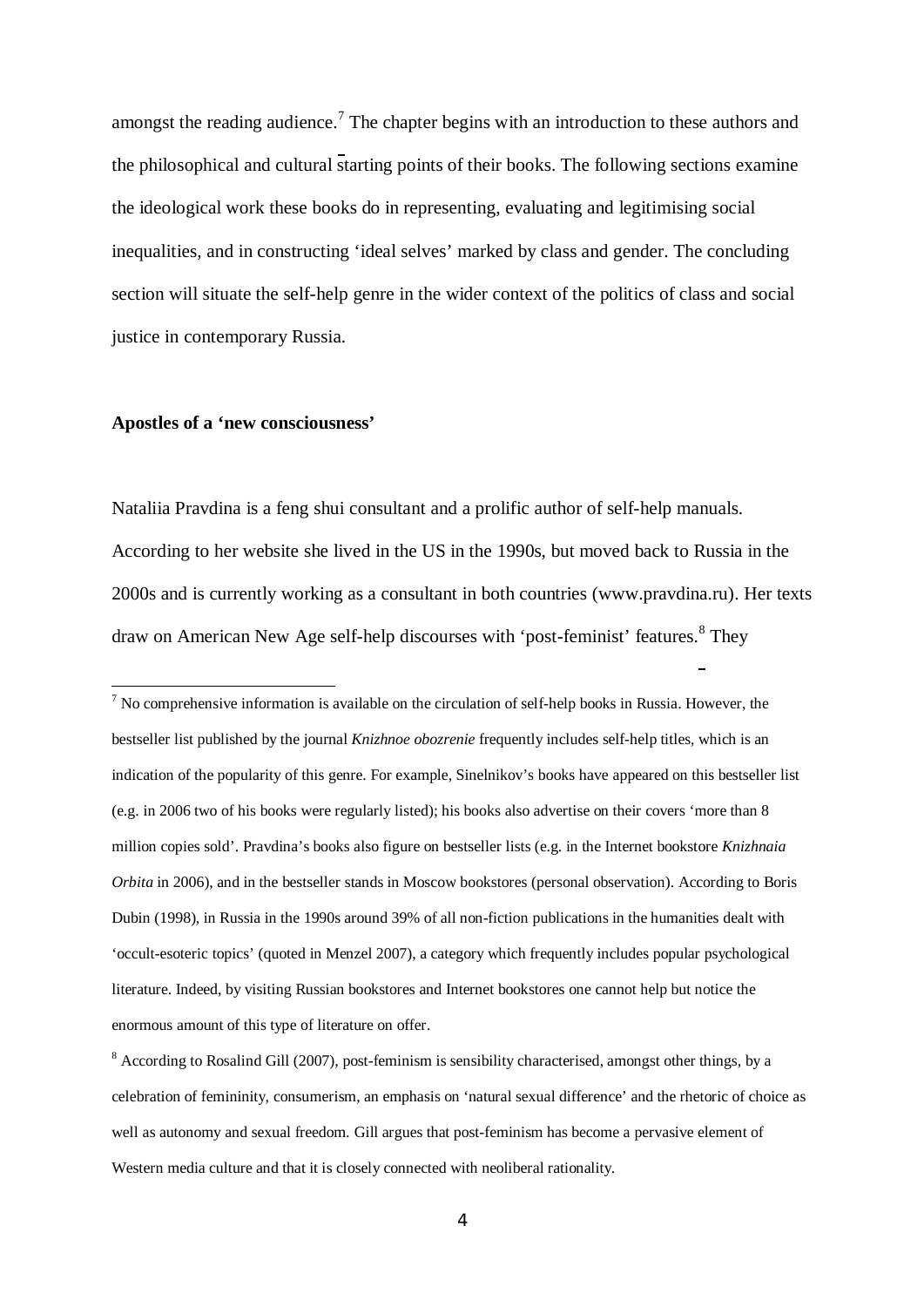circulate the ideas of a 'prosperity stream' of New Age thought, focusing on gaining wealth through personal growth (Heelas 1996), and of 'positive thinking', the core notion of the American self-help genre (Woodstock 2005). Pravdina's books are written in an accessible and entertaining style. They seek to construct a dialogical and confidential relationship between the author and the readers, in particular women, to whom the books are more specifically addressed.

Valerii Sinelnikov is a psychologist, medical doctor, psychotherapist and homeopath. Born in Russia, he moved during the Soviet era to Ukraine where he continues to live today. His main sources of inspiration are the ancient Slavic cultural traditions and the mythology of a 'Slavic-Aryan civilisation'. In this sense his thoughts resonate with Russian neo-paganist thought (Laruelle 2008) and the ideas of an obscure Omsk-based 'Church of Inglings' (Aitamurto 2011). His writings position a pre-Christian Slavic way of life – the organisation of society according to the principles of *obshchina* (traditional peasant commune) and kin, and harmony between man and nature – as a model for contemporary society. The ultimate goal of this neo-paganist self-help project is the revival of Slavic nations and a restoration of their superpower status. However, Sinelnikov's books also draw on the American self-help genre with its positive thinking and New Age tenets, although he, as a rule, does not explicitly acknowledge it. His books have a more didactic tone than Pravdina's and he clearly positions himself as a moral and scientific authority by referring to himself as a Doctor and Professor, and by stating that his books are based on 'research'.

Both authors encourage their readers to intensively work on their ways of thinking, feeling and being, in order to achieve a 'New Consciousness' (*Novoe Soznanie*) (Pravdina) and to become 'Masters of one's life' (*khoziain zhizni*) (Sinelnikov). Both also put forward ideas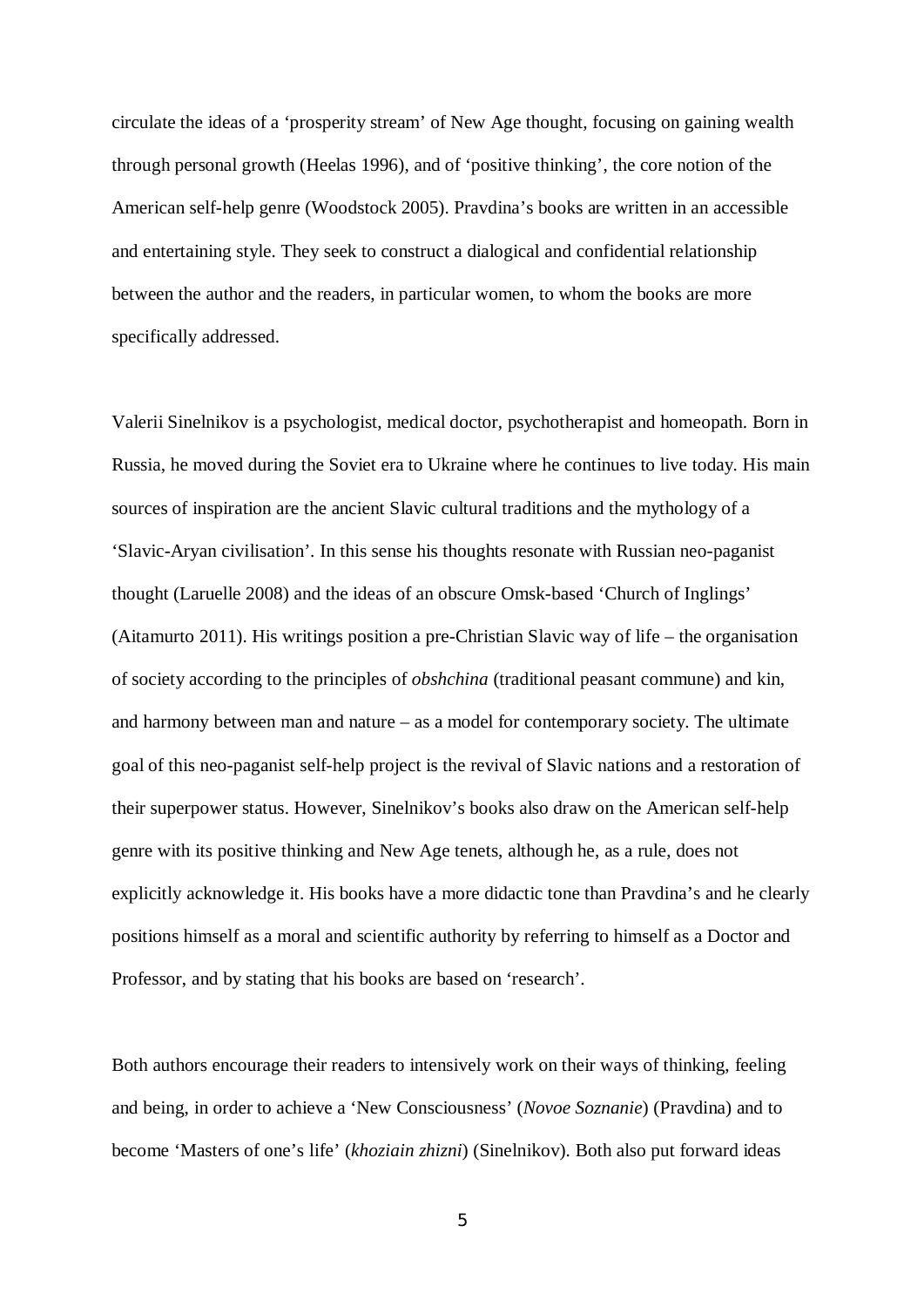reminiscent of NLP techniques (neuro-linguistic programming), concerned with the link between mental images and behavioural patterns. Spirituality and religion play a key role in their books, which can be located within the framework of 'hybrid spirituality'. This is characterised by a self-constructed, syncretic philosophical worldview encompassing elements from a range of belief systems (Woodstock 2005), such as a variety of Eastern philosophies (concerning e.g. karma, reincarnation, feng shui), Christian faith and ancient Slavic spirituality.

Pravdina's and Sinelnikov's texts can be seen as circulating the centuries-old debate between Westerniser and Slavophile thought. Dating back to the  $19<sup>th</sup>$  century, this pervasive discursive formation has centrally underpinned and shaped understandings of national identity in Russia. For Pravdina, the West, and in particular the US, is an object of emulation, an ideal to strive for. She often compares Russia to America and seeks to 'domesticate' American values to the soil of Russia. As she writes, 'this book differs [from American self-help books] in the sense that I have managed to situate the American experience into our national mentality' (Pravdina 2002: 11).

For Sinelnikov, the West is a more ambivalent entity. His books are a curious mixture of ardent critique of Western capitalism in a Slavophile tone and an idealisation of an entrepreneurial, self-reliant subject. On the one hand, he interprets the West, and America as its primary signifier, as a source of moral degradation that has been poisoning the morally superior and pure Russian/Slavic terrain since the 1990s. Western popular culture and its 'perverted' conceptions of gender relations and sexuality, and the Western models of democracy and capitalism, are portrayed as damaging to Slavic nations. Sinelnikov presents a variety of conspiracy theories on how the US has consciously and systematically sought to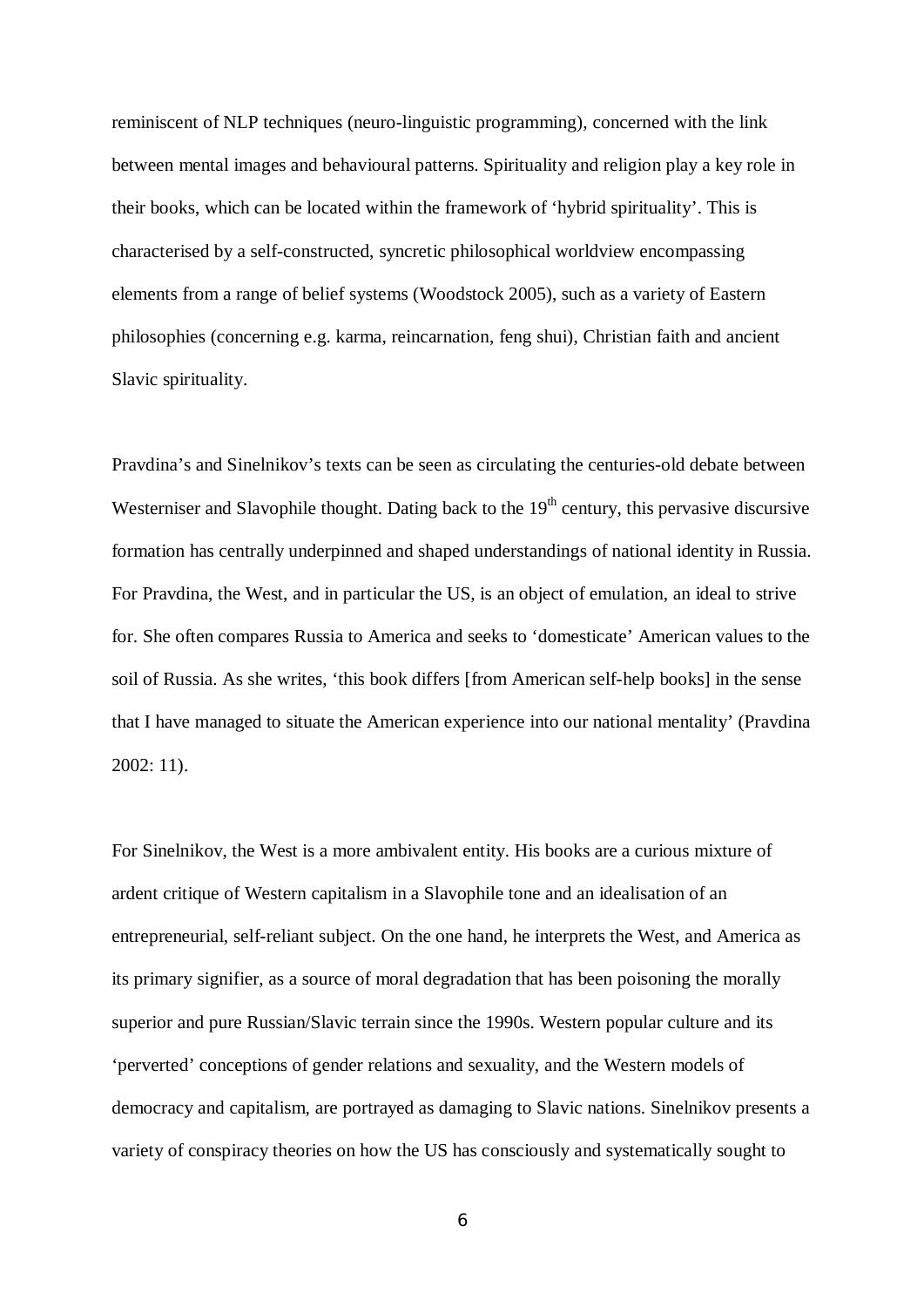humiliate and destroy the Slavs by importing its corrupting norms and values.<sup>[9](#page-6-0)</sup> He suggests that each nation should draw only on its own history and traditions in developing its society and way of life. However, on the other hand, having described this disruptive effect of foreign models, Sinelnikov draws on ideas from Eastern philosophies and the American selfhelp genre in his writings, without in any way commenting on this obvious contradiction.

Pravdina's and Sinelnikov's books share an ontological stand, familiar from much of American positive thinking and New Age self-help (Woodstock 2005, Ehrenreich 2009), that social reality is a direct effect of our words, feelings and thoughts without any corporeal or structural constraints. Sinelnikov calls this a 'law of reflection' (*zakon otrazheniia*), implying that the 'outer world' is a reflection of the 'inner world' of the psyche and self. Both authors suggest that by transforming one's self – mental images, ways of thinking, feeling and speaking – one transforms reality. However, they also stress it is not enough merely to change mental images and linguistic expressions: one must also *believe* in these new images and expressions and their effects.

For both authors the idea of a 'Universe' (*Vselennaia*), a metaphysical Higher Power, is central, as well as the idea that all material and spiritual entities have a specific energy of their own. Here the principle of magnetism and the 'law of attraction' are crucial: similar things attract each other (*podobnoe privlekaet podobnoe*). Positive thoughts and words function as magnets or invitations, which, according to the laws of the Universe, draw happiness, success and wealth to one's life. Both authors make sense of the mind by employing the metaphor of 'programming' (*programmirovanie*), familiar from the NLP and

<span id="page-6-0"></span><sup>&</sup>lt;sup>9</sup> In this sense his writings echo the narratives of 'Russian tragedy' mapped by Oushakine (2009) in his ethnography on tropes of loss and trauma in post-Soviet Russia (see also Mäkinen in this volume).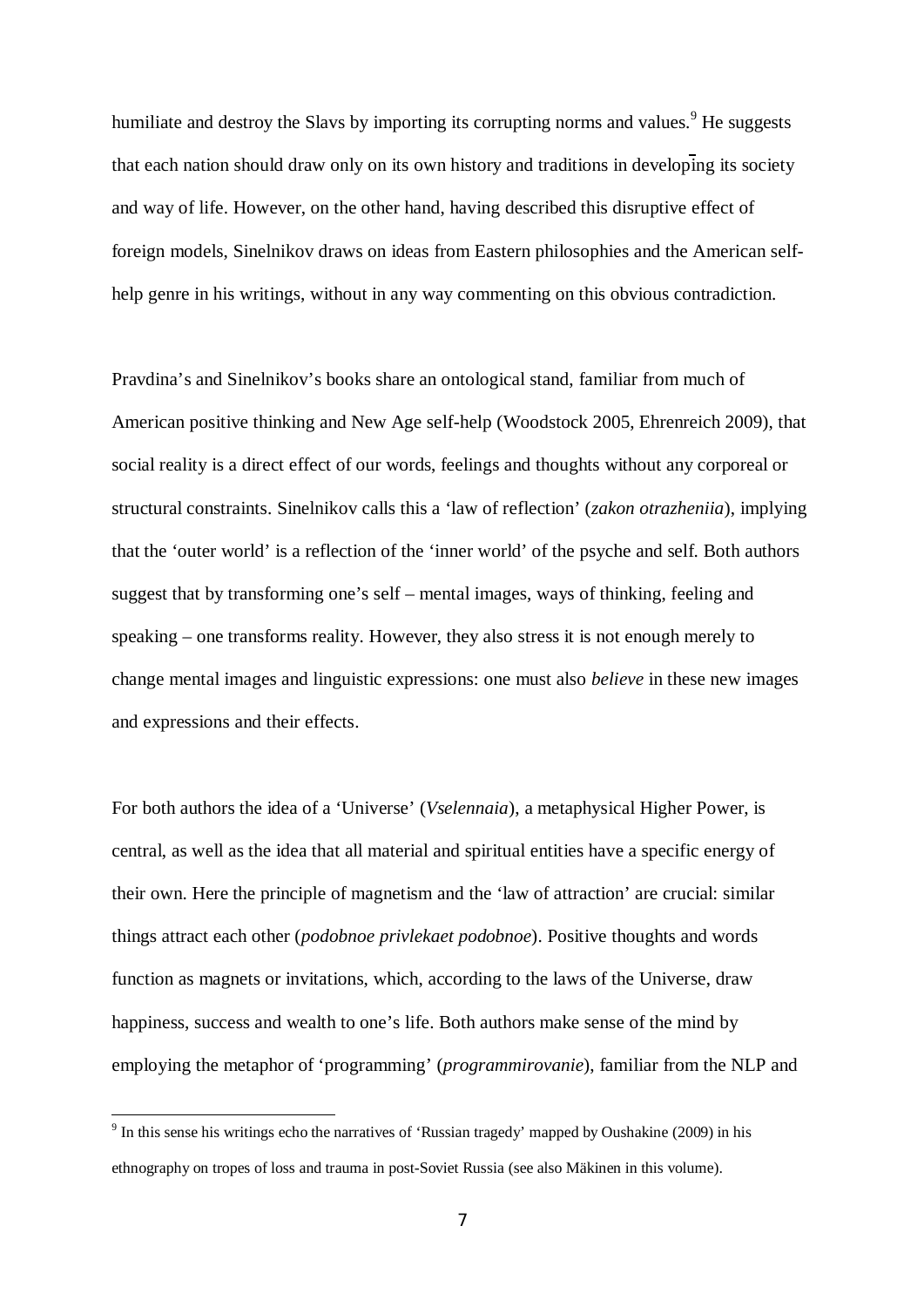positive thinking. By programming one's mind into a positive mode, all problems can be solved and happiness can be achieved.

### **The psychology of class**

**.** 

The key concepts in both authors' texts are 'choice' (*vybor*) and 'responsibility' (*otvetstvennost'*), which are also part and parcel of Western therapeutic culture and neoliberal rationality (Rose 1998). The books contend that we are all free to make choices, from which it logically follows that we ourselves choose to be happy or unhappy: 'All you have to do is to choose success for yourself!' (Pravdina 2002: 67). The books encourage people to acknowledge that one is solely responsible for one's life and problems. This discourse of responsibility and free choice can be interpreted as a counter-discourse of the pervasive discursive formation, which conceives of the Russian/Soviet people and history as trapped in the grip of paternalism. This formation has been influential in Russians' self-definitions and scholarly analyses alike (see e.g. Rancour-Laferriere 1995), and has tended to present the Russian/Soviet people as essentially prone to eternal suffering, lacking initiative and responsibility, and longing for a strong leader.<sup>[10](#page-7-0)</sup> The insistence on choice and responsibility in these self-help books also distinguishes them from the Soviet advice genre, in which the Party and Marxist-Leninist philosophy functioned as an unquestionable source of authority and truth. Sinelnikov and Pravdina, although seeking to convince their readers of their models and methods, encourage them to draw their own conclusions and ultimately choose if they wish to follow the proposed advice.

<span id="page-7-0"></span><sup>&</sup>lt;sup>10</sup> In his *Slave Soul of Russia*, Rancour-Laferriere (1995: 7, 35) describes Russians as having a 'genius for masochism' and as defeating, injuring and humiliating themselves unduly. See also Engelstein's (1998) critical review of the book.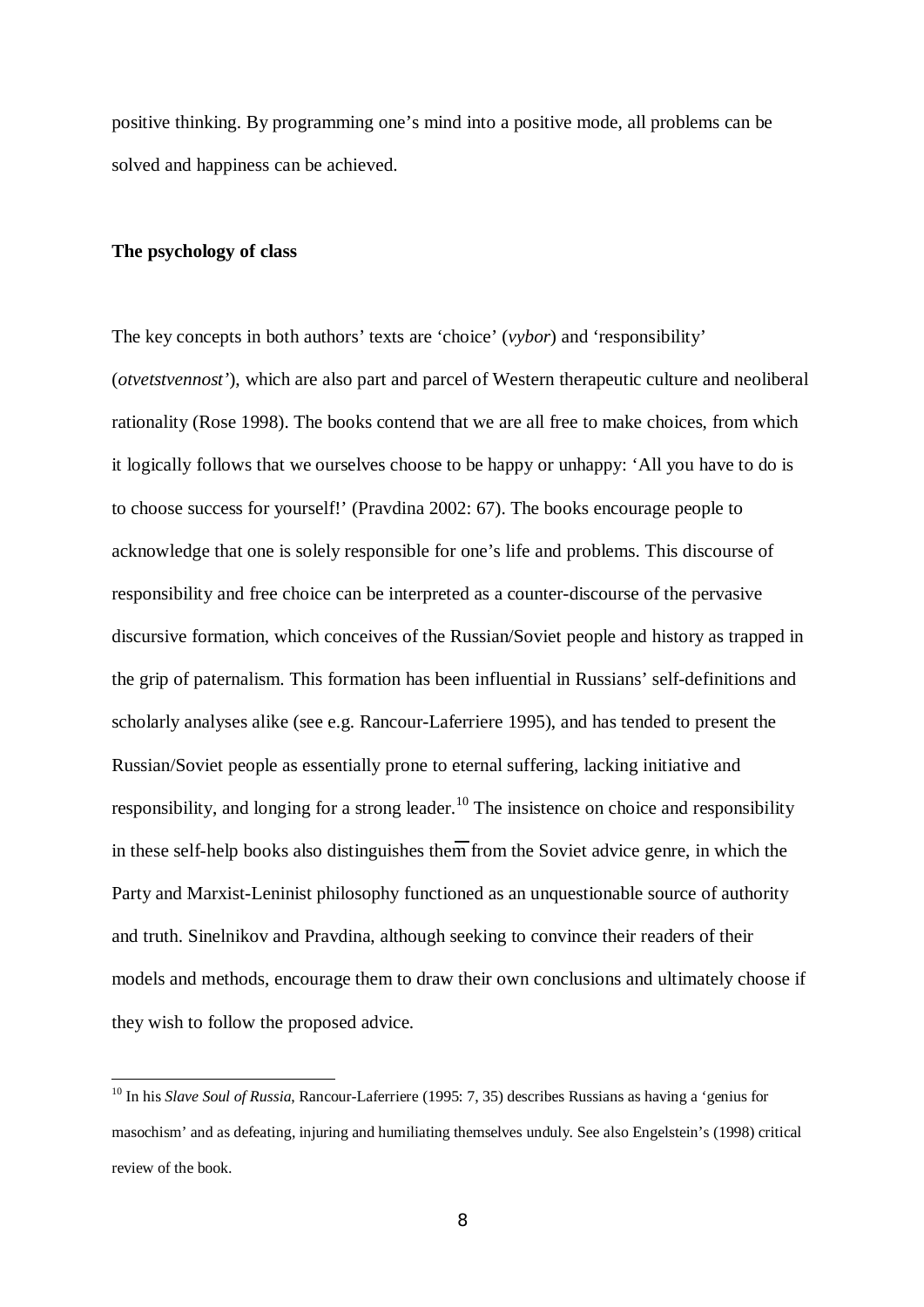The self-help authors explain social problems and disadvantage, and success and wealth, by psychologising them. Sinelnikov, for example, contends that lack of money stems merely from a person's subconscious rejection of money. He makes a link between a 'healthy self' and wealth, by proposing that 'the amount of money [you have] is directly proportional to how much you respect yourself' (Sinel'nikov 2007b: 41). According to him, the *only* difference between the rich and the poor is the difference in their mental images. The poor have destructive images in their subconscious and are trapped in the old model of consciousness marked by a 'victim-tyrant' dynamic, while the rich have creative images and have become masters (*khoziain*) of their lives (I will discuss this concept of *khoziain* in more detail in the next section). Pravdina also understands wealth as an effect of a 'healthy self' mastering the art of positive thinking. She illustrates this with a story of how she once travelled in a taxi, which passed luxurious yachts. When she admired these yachts aloud (and thus 'mentally invited' such a yacht to herself), the driver 'emphatically denounced their owners because of their wealth' and 'whined about a hapless government'. As Pravdina then states, 'I haven't yet encountered a better example of how a person literally pushes away money and success' (Pravdina 2006: 89-90).

In Sinelnikov's books, the understanding of social (in)equality also stems from the idea of karma and the concomitant system of ranks (*soslovie*) drawing on a 'traditional Slavic-Aryan model of society' (Sinel'nikov 2010: 88-89). In this view, every individual has a specific destiny in life determined by nature, which also defines his/her position in the *soslovie*  system. This system consists of four ranks: executers (workers, officials); bosses (*khoziaeva*: entrepreneurs, middle management); a governing rank (politicians, judges, military leaders etc.); and a spiritual rank of the intelligentsia (doctors, lawyers, psychologists etc.), responsible for 'the nation's strategies of development' (Sinel'nikov 2010: 99). Every rank is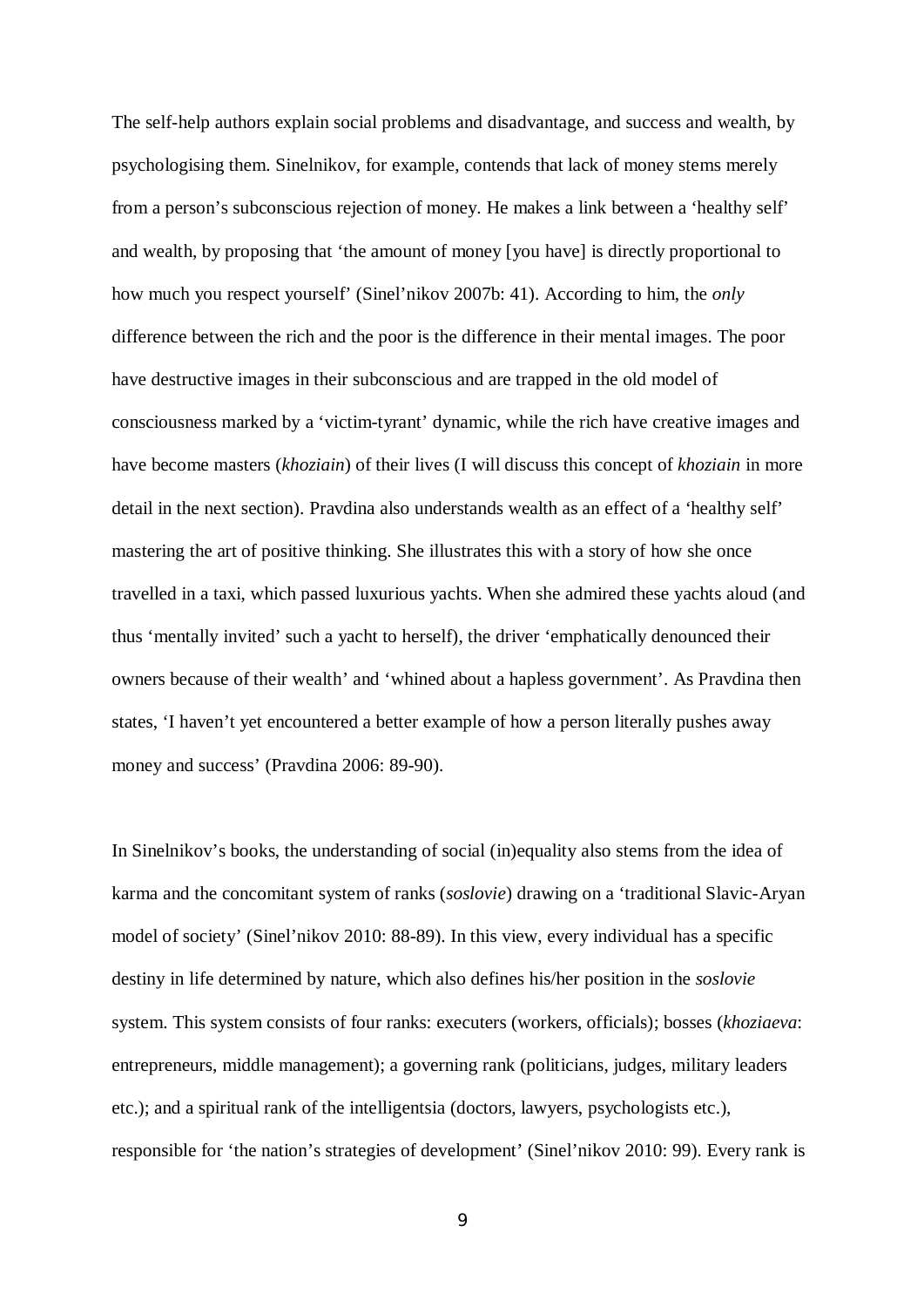to perform its specific function for the common good of the society. Although one is born with certain aptitudes to a particular rank, one can move upwards by working on one's self. Eventually rank is thus a matter of choice: it is up to oneself whether one chooses to move upwards by striving for a higher consciousness.

In Sinelnikov's texts those who are poor and suffering are assigned a specific function. They are to facilitate the spiritual growth of those better-off by reminding them about the need to work on their selves in order to avoid poverty. According to Sinelnikov, the Universe is essentially fair and those who suffer, suffer for a reason: their negative, destructive selves have brought about all their misery. However, contrary to Pravdina's texts, which do not discuss social solidarity or encourage helping those less well off, Sinelnikov's books encourage charity. They offer ethical guidelines for coming to terms with new social inequalities, for example by advising how to help beggars (e.g. to give them food rather than money, to never feel pity for them, and so on).

Because these self-help books see negative thoughts and words as 'magically contagious', bringing about what they name, they explicitly discourage a discussion of social problems and inequalities. Pravdina, for example, advises her readers to

Never encourage discussion about unpleasant issues. Refuse all attempts to draw yourself into a discussion about inflation, expensive prices, corruption of the powers-that-be, the breaking and entering of homes, and so on. (Pravdina 2007b: 134)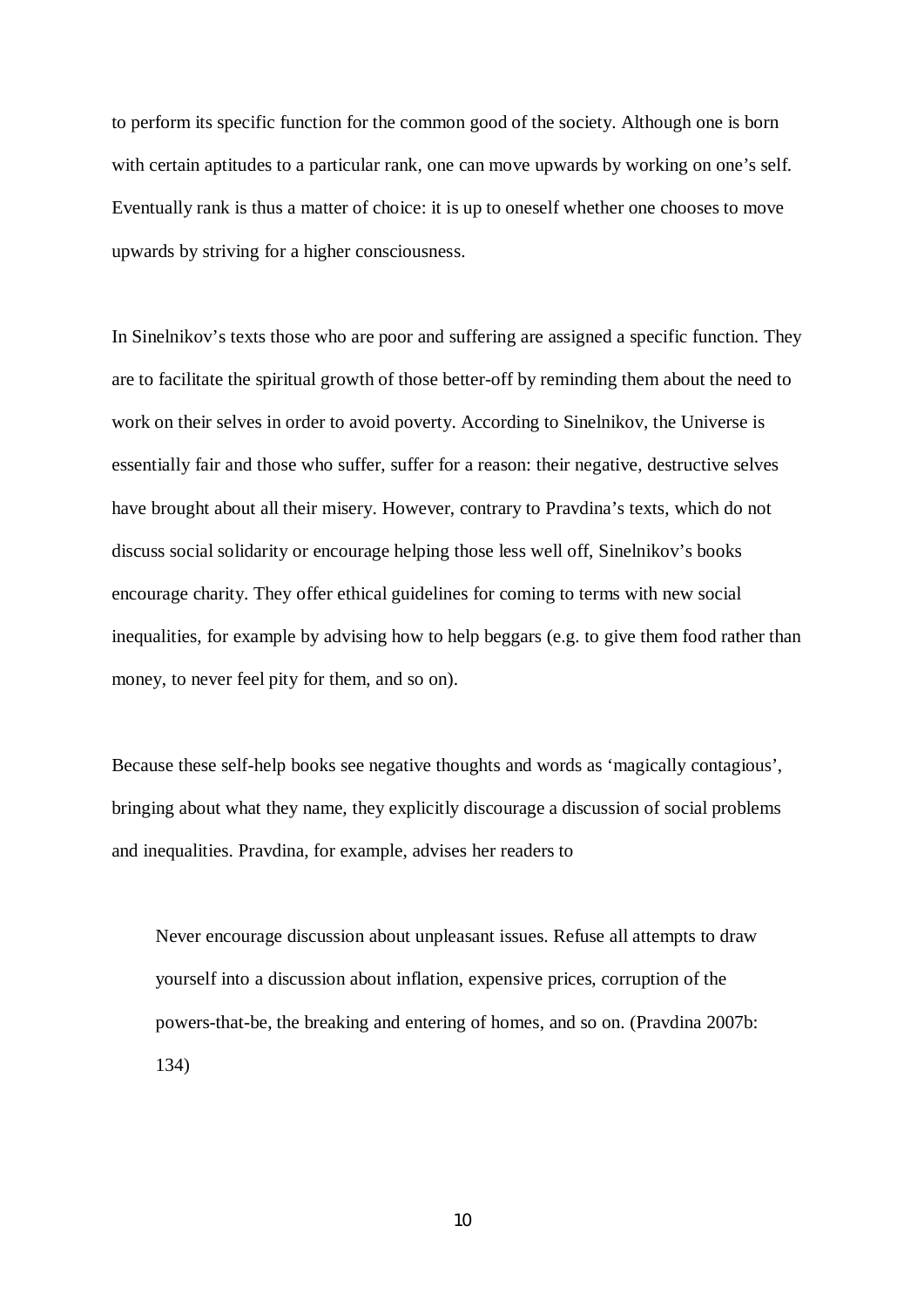Sinelnikov also advises avoiding such common complaints as 'oligarchs, thieves, swindlers, and non-Russians (*inorodtsy*) have grabbed the power of the state. It does not depend on us. The world is just built that way' (Sinel'nikov 2007a: 187). His texts seek to instil a sense of agency in readers by claiming, in a similar way to much of American self-help literature (Dolby 2005: 100), that one can transform the world by transforming one's self (see also Matza 2009). I suggest that with this individual-centred transformation project his texts seek to grapple with the sense of political disenfranchisement that characterises post-Soviet societies.

These self-help books thus conceive of class positions as an effect of psychic processes. Poverty and disadvantage are understood as individual 'failures' caused by an undeveloped, pathological self. Because an articulation of social inequalities is seen as 'negative thinking', the books effectively discourage social criticism and foreclose any possibility of voicing moral anger and a sense of injustice. And indeed, there is no need for such criticism, since inequality is not perceived as originating from socio-structural relations of power, but rather from the psychological realm. What is needed instead is *self-criticism*. In this way the psychological repertoire masks the structural constraints within which 'choices' are made and 'responsibility' is taken. It does not address how power relations embedded in political decision-making processes and cultural articulations create unequal positions structured by gender, class, ethnicity, and so on. This psychological repertoire serves as a powerful discourse that legitimises and normalises social inequalities by naturalising them, portraying them as 'logical' effects of psychic processes.

This psychologisation of social inequalities is not, however, anything particularly Russian, but can be seen as part of neoliberal rationality. As Walkerdine (2003) has suggested, over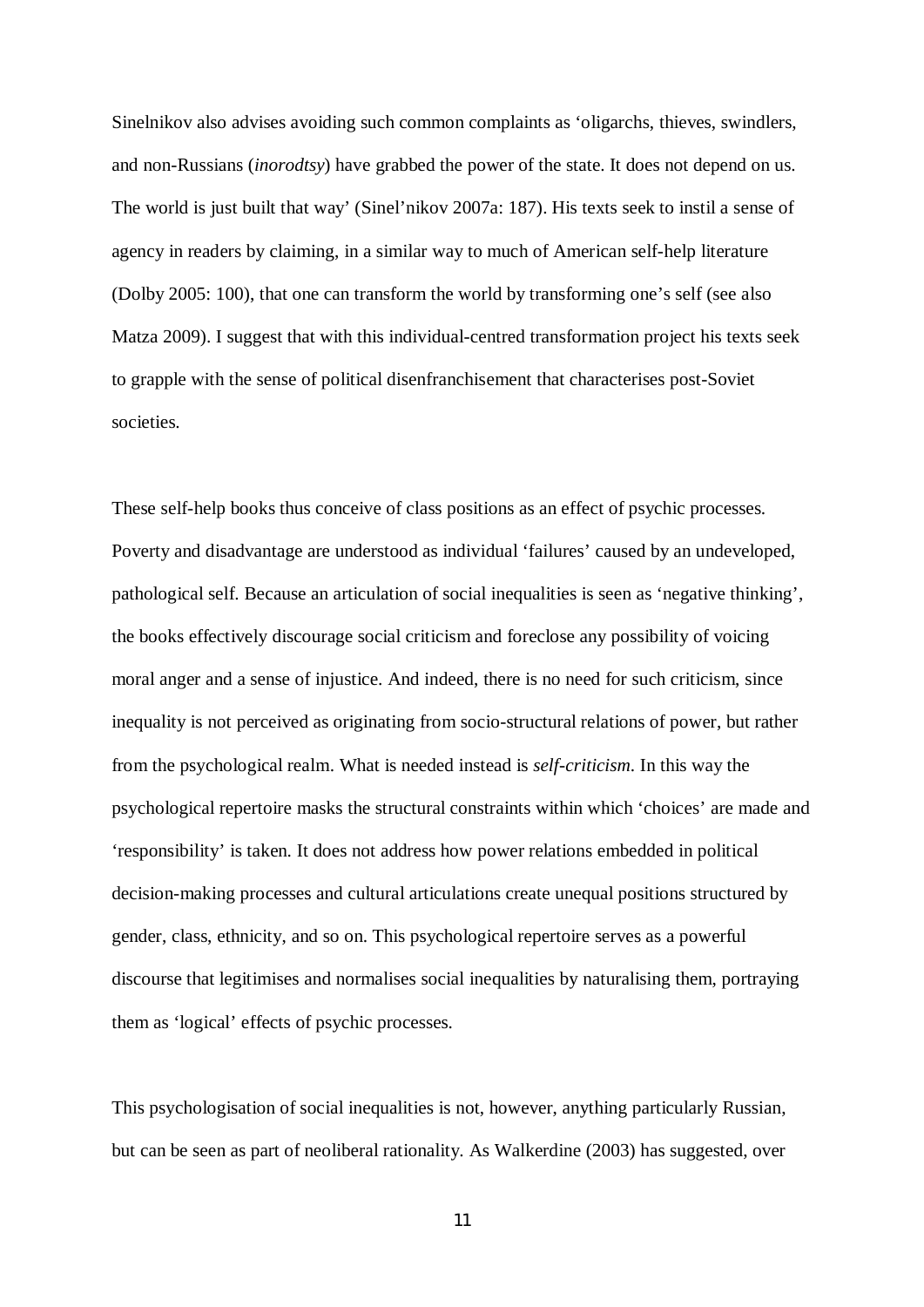the past decades psychology has largely replaced the earlier grammar of exploitation in class relations. Johnson and Lawler (2005: 2) have also argued that 'in contemporary society class has 'gravitated to the self'' so that 'the social-structural dimensions of class inequality are now understood as being embedded *only* in the subjectivities of social actors' (see also Hey 2003: 321).

This psychological repertoire in self-help literature also represents a certain continuity vis-àvis the Soviet era. In Soviet society, social problems often also were explained by individual pathologies (White 1999, Stephenson 2000) that stemmed from the ideological constraints on systemic criticism, as Marxism-Leninism was regarded as an infallible system of knowledge. Furthermore, the salience of the psychological repertoire also manifested itself in the goal of creating an entirely new type of person, the 'New Soviet Man'. The communist project sought to engender 'a strong, free and conscious creature, totally emancipated from the servile capitalist psyche' (Halfin 2000: 1). Self-improvement was a crucial element in the making of this New Man (see Hellbeck 2001, 2006), and individual self-training practices (*samovospitanie*) played a key role in this endeavour (for more details, see Kharkhordin 1999). The social and the psychological were intimately interconnected in the Soviet conception of the self. Consciousness was a key ideological concept and its cultivation an important ethical and political duty of the communist subject. Consciousness was understood as fundamentally socially-oriented and rational, marked by willpower and self-mastery (Hellbeck 2006).

The analysis of this contemporary Russian self-help literature highlights how this genre articulates with certain Soviet understandings and techniques of the self. Similarly as in the Soviet discourse, the self in Pravdina's and Sinelnikov's books appears as a malleable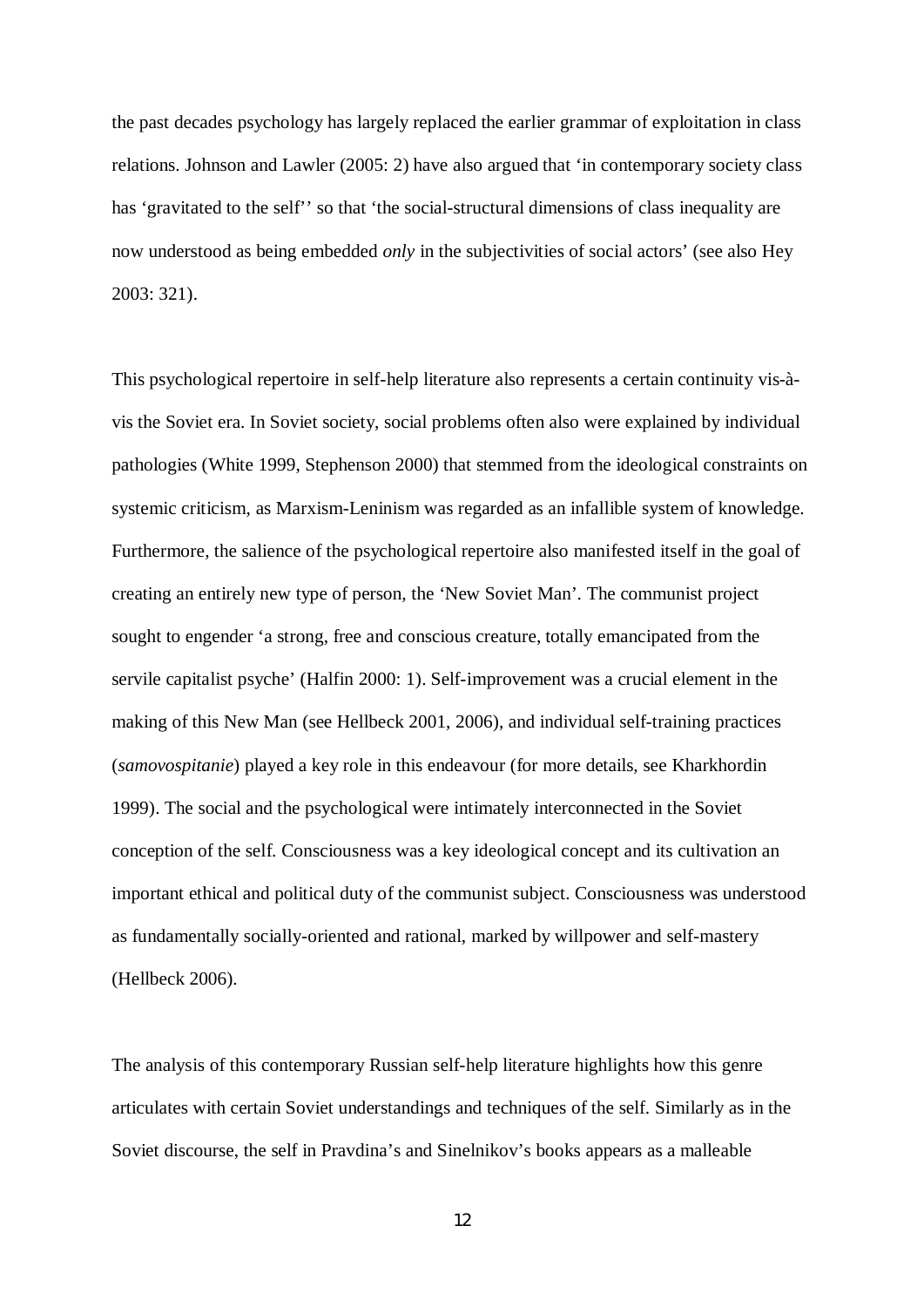material that can be shaped and transformed for various ideological purposes. Both contemporary self-help and the Soviet discourses also ascribe to language – new ways of thinking and talking – a central role in transforming the self and the social world (cf. Potrata 2004: 369). Echoing the Marxist stand, which 'prophesied a radical reform of the human soul' (Halfin 2000: 6) as the key to profound social change, Sinelnikov's books also emphasise the need to work on the self in order to bring about the Slavic revival. Furthermore, the ideas of relentless work on the self and of a self-monitoring and introspective subject, which are at the heart of much of the globally circulating self-help genre, are also something that Soviet subjectivising technologies sought to cultivate (Hellbeck 2006, Kharkhordin 1999), albeit within a different ideological framework. However, unlike in the Soviet Union, where the state was the primary source of subjectivising technologies, in today's Russia these technologies have proliferated, emanating from a range of spheres and constituting a bourgeoning business of 'management of life'.

#### **Classed selves: How to become a** *khoziain*

Self-help literature is a subject-making technology: by identifying problematic qualities and patterns of thinking, and by offering advice on how to change them, the books produce interpretations about 'ideal' selves. Sinelnikov's and Pravdina's writings construct a normative model of self culturally coded as masculine: it is a *khoziain*, a master of one's life. Both authors employ this Russian notion, historically grounded in the world of the peasant household and feudal estate (Watts 2002: 62), to denote a subject characterised by entrepreneurship (both authors see private business as the ideal form of employment), selfreliance, self-sufficiency, self-control, independence (both mental and economic) and the ability to take full responsibility for oneself. The Russian word *khoziain* has a range of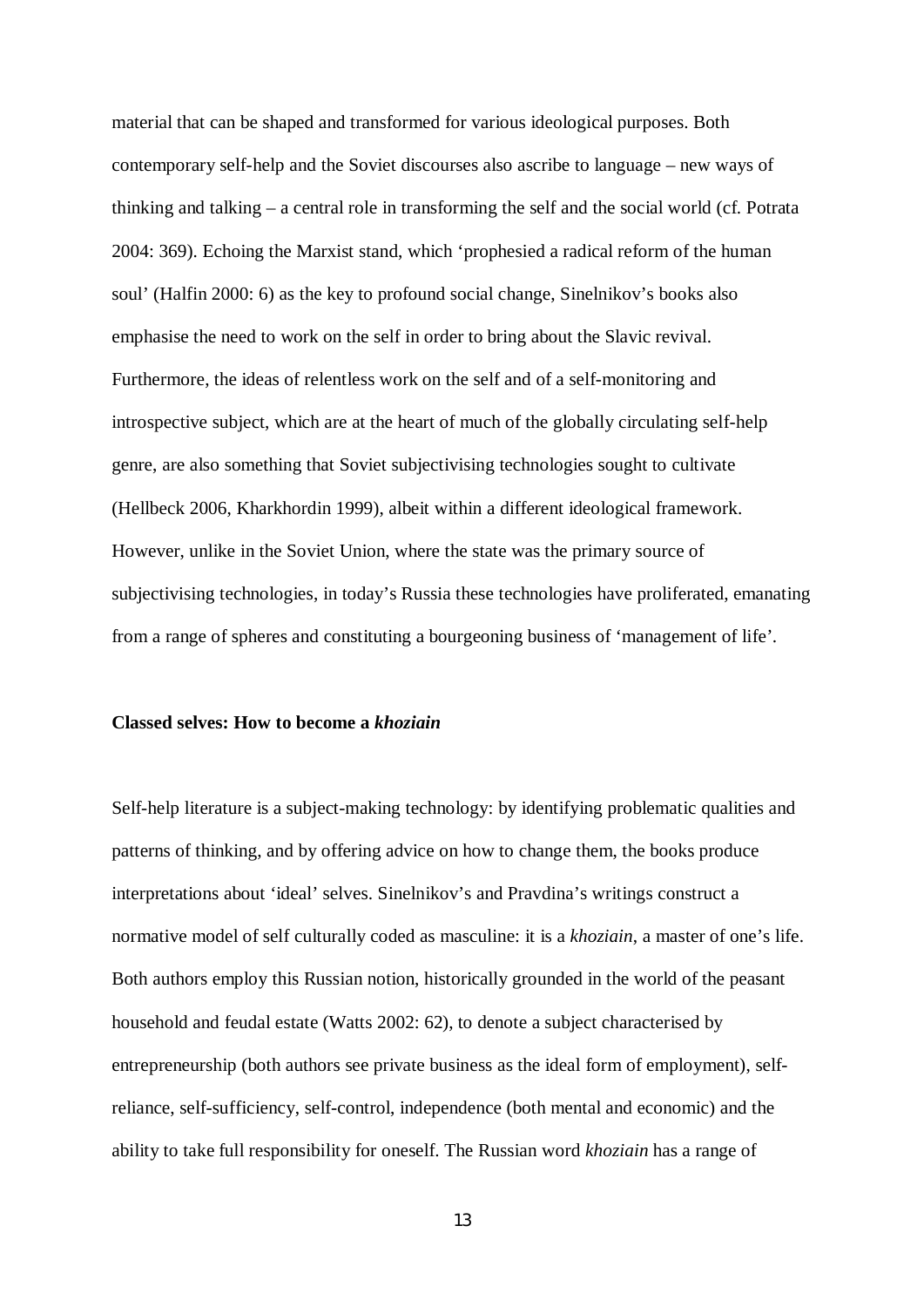meanings, all referring to a masculinely marked power position: a 'head of household and family', 'husband', 'master', 'boss', 'proprietor' and a person who is in a position to 'act independently in a given situation, to govern (*rasporiazhat'sia*) and make his own decisions' (Tolkovyi slovar' Ozhegova; see also Watts 2002: 62).[11](#page-13-0) This ideal *khoziain* resonates well with neoliberal rationality conceptualising people as entrepreneurs of their own lives (Rose 1998: 33).

For Sinelnikov, the historical model for *khoziain* is the pre-revolutionary feudal lord (*pomeshchik*). The salience of the model of *khoziain* in his writings manifests itself in the 'Code of a Master of Life' (*Kodeks khoziaina zhizni*), a programme printed at the end of all his books, summarising the main features of the *khoziain* and the techniques of how to become one. It also functions as a platform for a network of organisations called 'Clubs of Doctor Sinelnikov's friends' that seek to popularise Sinelnikov's ideas across the post-Soviet space. This code ends with a slogan adapted from the Communist Manifesto: 'Masters of life, unite!'

Pravdina, writing primarily to a female audience, positions this masculine model of *khoziain* as a cultural norm into which women are encouraged to incorporate themselves.<sup>[12](#page-13-1)</sup> Thus she positions women as the primary audience in need of advice, as those who particularly must work on their selves. Pravdina's books introduce an individualist self-made (wo)man

<u>.</u>

<span id="page-13-0"></span><sup>&</sup>lt;sup>11</sup> A feminine variant of the word is *khoziaika*, and it is primarily connected with the private sphere of home and kitchen, denoting a housewife, homemaker and hostess.

<span id="page-13-1"></span><sup>&</sup>lt;sup>12</sup> She occasionally also uses the feminine term *khoziaika*, but the cultural characteristics of this subject are the same as those of the *khoziain*.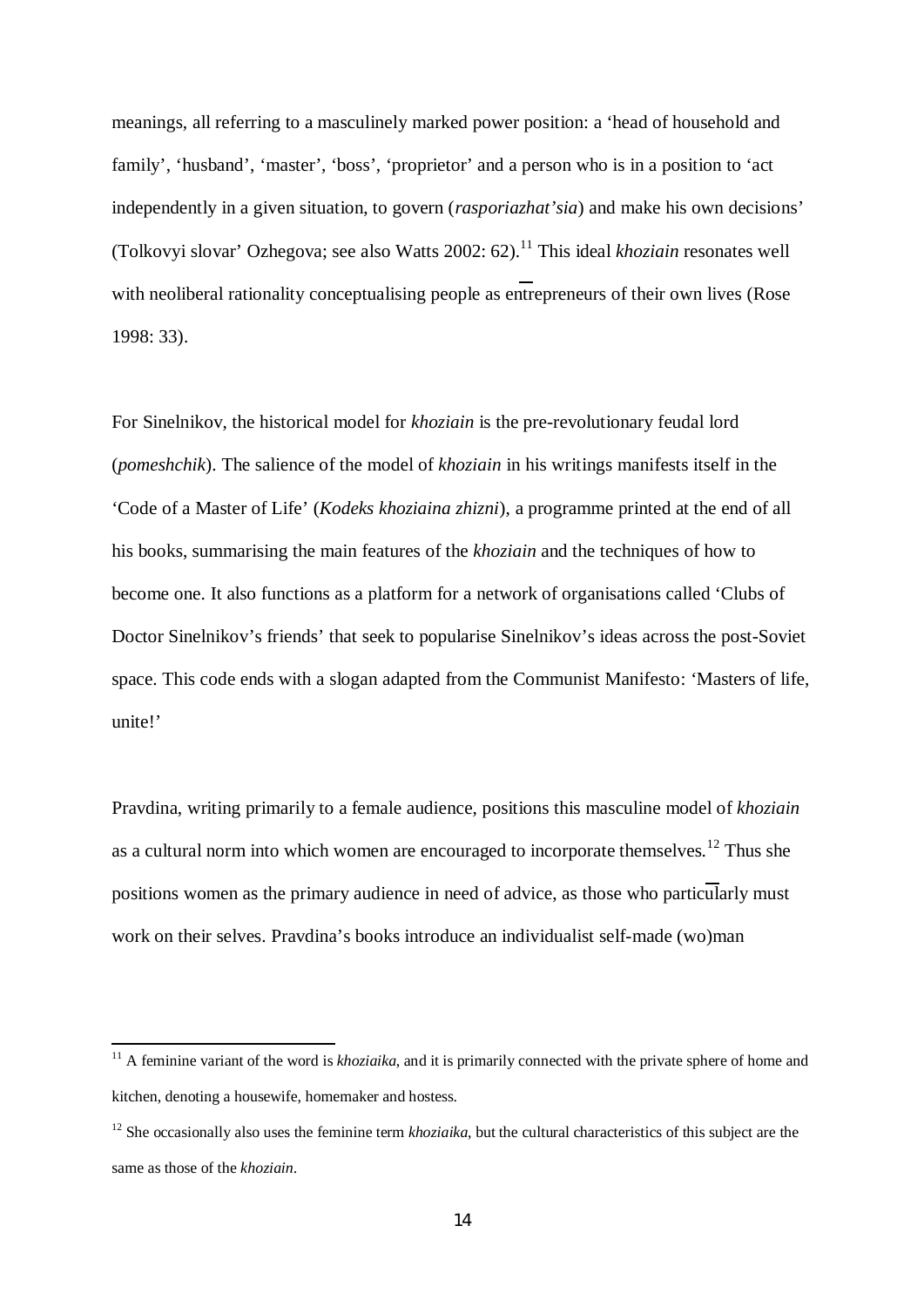ideology, in which success and happiness depend only on one's own efforts.<sup>[13](#page-14-0)</sup> Individualism. however, emerges as a gendered disposition. On the one hand, the heterosexual relationship is portrayed as fundamental to women's lives, and women are warned about becoming too independent –'It's not healthy' (Pravdina 2006: 82). On the other hand, women's independence and self-reliance are encouraged and dependency is pathologised by claiming that it is 'an abnormal and unnatural phenomenon … For every man a woman dependent on him is a real ordeal' (Pravdina 2007b: 71-72). Dependency is described as an individual 'choice' and 'incapacity', not influenced by gendered power relations, such as endemic socio-economic inequalities between women and men in Russia.<sup>[14](#page-14-1)</sup> This self-made (wo)man is essentially a class project. Pravdina's books promote as a normative model a career-oriented couple engaged in a lucrative profession or business that outsources housework to domestic servants (cf. Rotkirch et al. in this volume).

This culturally masculine-marked model of self, centring on the denial and pathologisation of relationality and interdependency, can be interpreted as stemming from the re-evaluation of the Soviet gender order. The discourse of the 'crisis of masculinity', which first appeared

 $\overline{a}$ 

<span id="page-14-0"></span><sup>&</sup>lt;sup>13</sup> A recurrent narrative in her books is 'from rags to riches', which epitomises the American dream. However, similar narratives of upward mobility were also widespread in the Soviet Union. The central legitimising principle of the Soviet system was the social promotion of workers and peasants into high social positions. A good example of this is the movie *Moscow doesn't believe in tears*, in which a single mother, through education and hard work, makes her way from factory floor to the industrial elite. However, unlike the American dream emphasising the individual's own efforts, the 'Soviet dream' emphasised the individual's labour as part of the collective, duty towards the common good, and the commitment of the state to reward and promote its 'best people'.

<span id="page-14-1"></span><sup>&</sup>lt;sup>14</sup> For example, the differences in salaries between female- and male-dominated sectors have been increasing. Women also tend to earn on average 63-65% of men's monthly wages and occupy lower positions in the occupational hierarchy (Ashwin 2006a: 14, 2006b: 50).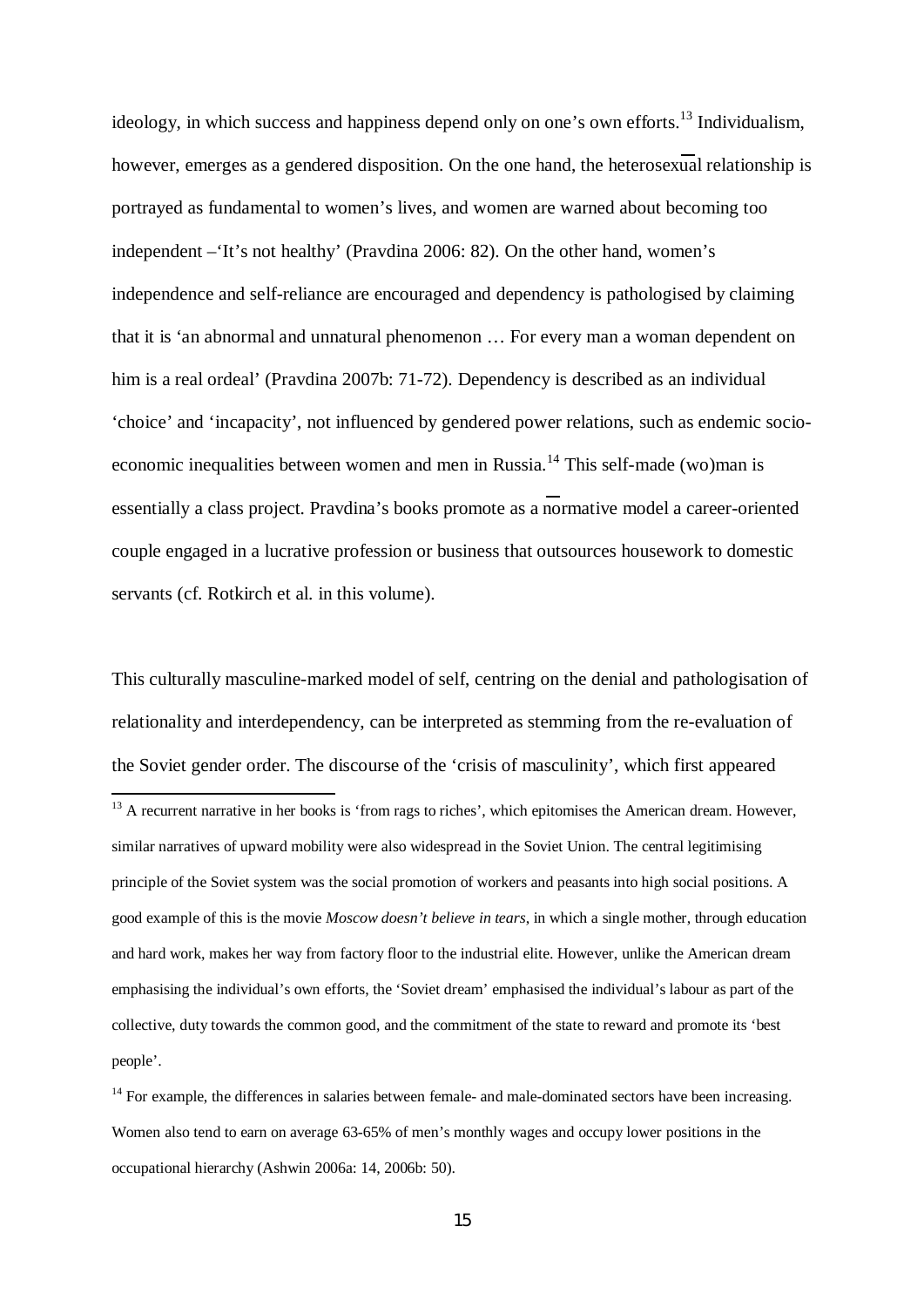during late socialism and became more pronounced during the post-Soviet era expressed a concern over the 'demasculinisation' of men, that is, their becoming feeble, passive, and not able to be active agents in their lives. This has been interpreted to have been caused by Soviet gender politics and the cultural ideal of the 'strong Soviet woman' (Zdravomyslova and Temkina 2002; see also Lapidus 1978). The propagation of the *khoziain* in self-help literature could be read as an attempt to reassert the model of masculinity marked by power, strength and self-mastery, which Soviet gender politics allegedly distorted.

In a similar vein as Pravdina, Sinelnikov pathologises dependency. He questions the legitimacy of the social welfare system by regarding social benefits not as a social right but as a form of enslavement and harmful state dependency that prevents one from becoming a *khoziain*. He illustrates this argument with the story of one of his patients, a disabled woman. In therapy she became aware of her subconscious need to cling to her disability out of fear of losing her sole income, disability benefits. Upon this realisation, she began studying for a profession in order to better support herself, and as a result her health improved significantly. Disability is constructed in this narrative as a choice and a self-constructed incapacity. Sinelnikov's books offer countless similar stories that all convey the same message: all problems are effects of destructive models in the subconscious that can be solved by reprogramming one's mind.

In Pravdina's writings self-fashioning is portrayed as a project of pleasure without any wider societal or political goals. The self is described as a free-floating subject, whose only meaningful 'collectivity' is a heterosexual relationship. In contrast to this, Sinelnikov's ideal *khoziain* is not an individualist, but someone always organically embedded in a number of collectivities – kin, family, Motherland (*Rodina*), the Slavic nation (*narod*) and nature. This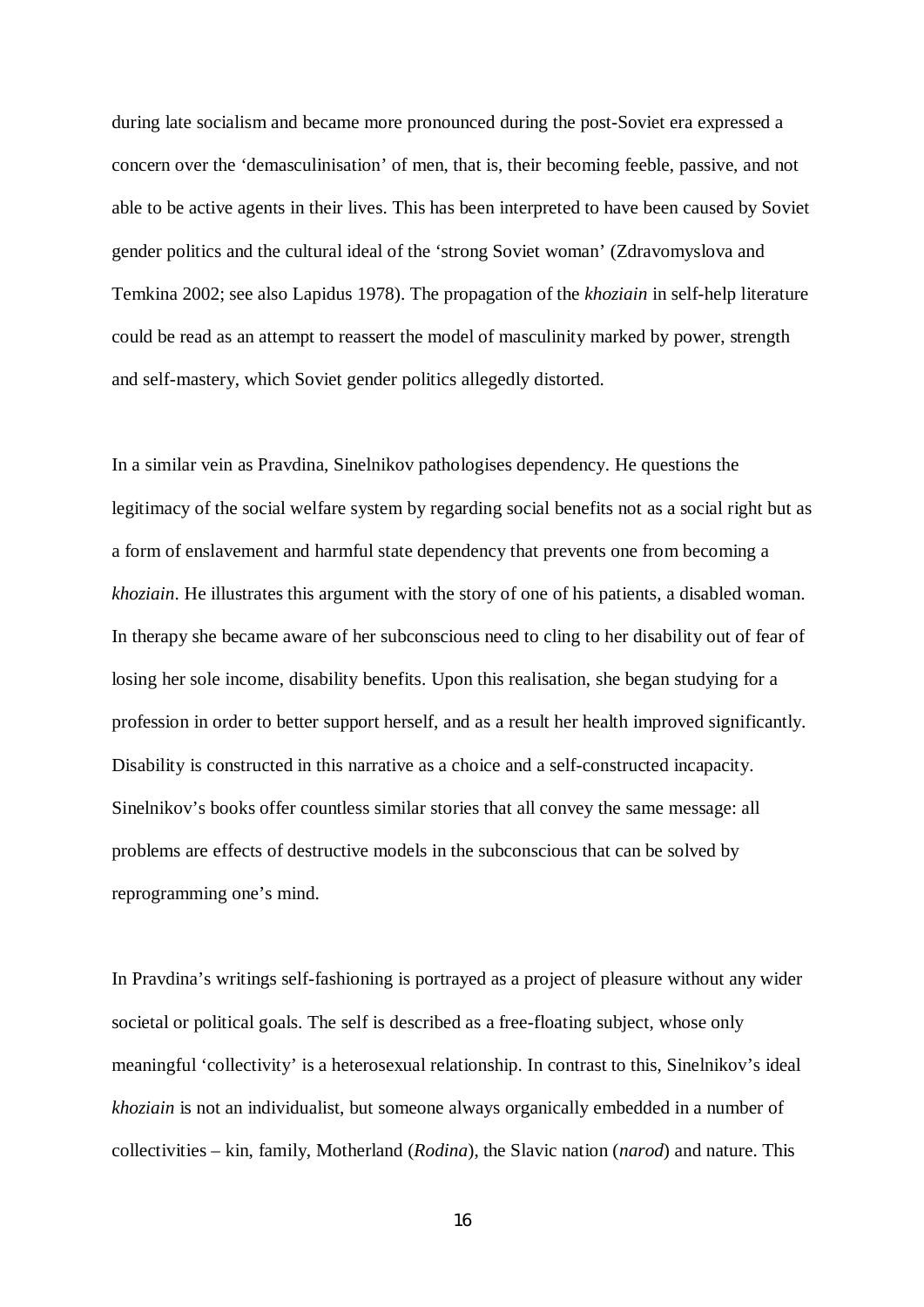stems from the communal philosophical view in which the individual gains significance only in relation to collectivity. In contrast, being a *khoziain* is for Sinelnikov about *autonomy*, about not being materially or mentally dependant on anything or anyone (hence also the emphasis on entrepreneurship), yet at the same time being an inseparable part of larger collectivities.

Sinelnikov's texts normalise entrepreneurship by drawing on Robert Kiyosaki's distinction between 'passive' and 'active' forms of income. Passive forms, including paid work, imply dependency, while active forms, including entrepreneurial activities and investments, imply independence and the position of a *khoziain*. According to Sinelsnikov, the middle class and the poor, relying on passive forms of income, have 'voluntarily become slaves'. They tend to 'curse their fate, the government, whomever', when the reason for their lack of money is 'very simple: the psychology of a victim and consumer' (Sinel'nikov 2007b: 157). Sinelnikov's books also present a specific strategy of enrichment for women: marriage with a wealthy man (a strategy not suggested for men). This stems from his conception of gender relations in which a man is 'by nature' a breadwinner and responsible for protecting the family and the Motherland, while a woman is 'naturally' inclined to motherhood and domesticity. According to Sinelnikov, the Universe has 'a woman's nature' (*zhenskaia priroda*), which means that enrichment is easier and more 'natural' for women than for men. This attaches a specifically strong stigma to poor women and naturalises gender inequalities by overlooking their socio-structural basis.

Both Pravdina and Sinelsnikov construct their ideal subjects in relation to the Soviet past and its value system. 'Sovietness' emerges as an important yet ambivalent class marker. On the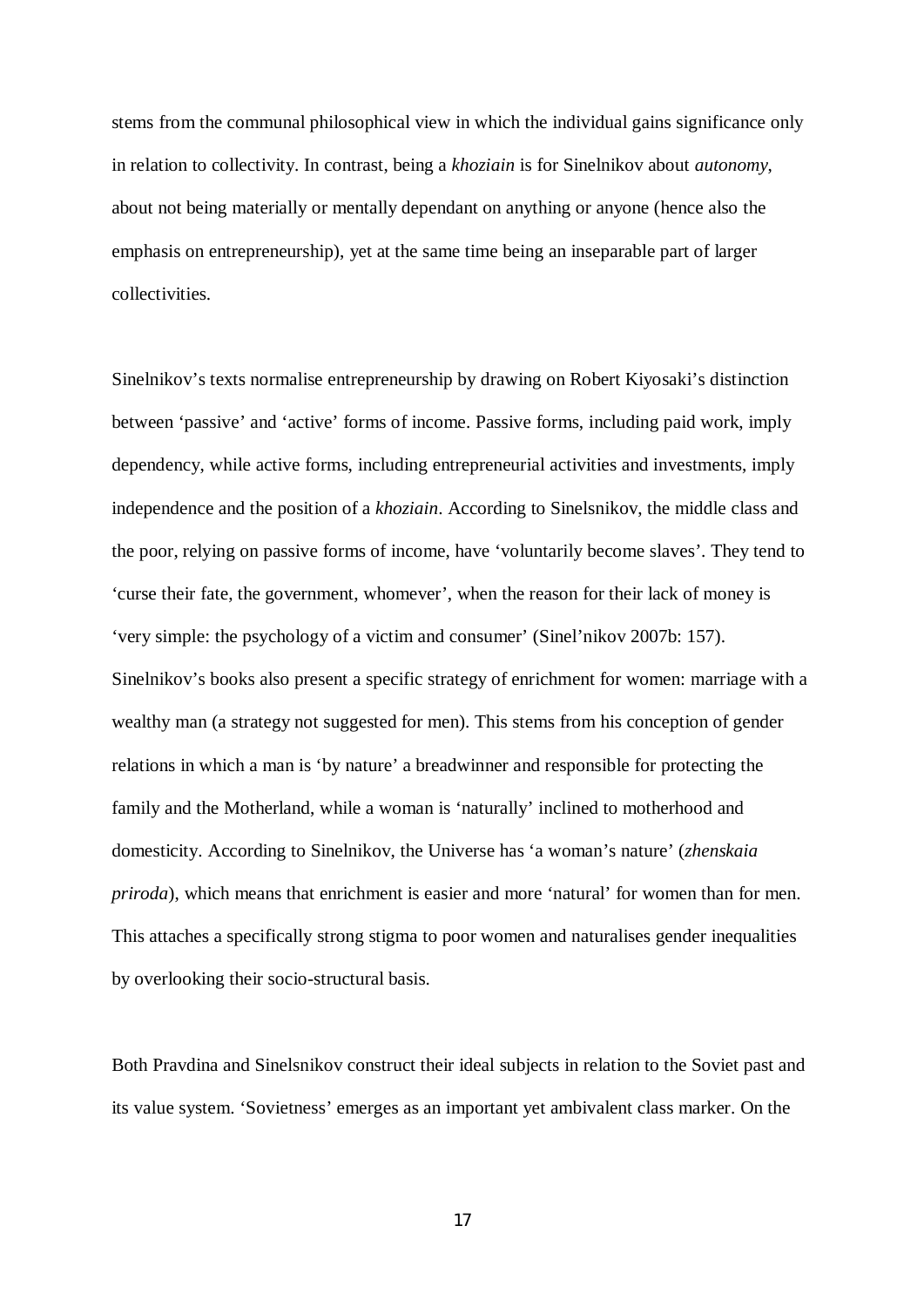one hand, it implies a form of 'mental pathology': lack of individual responsibility, selfdenial, slavery and dependence. As Pravdina writes:

Unfortunately almost all of us were raised in a way that we got used to subject our wishes to the collective, family, and so on. As a result, we have what we have: dissatisfaction, irritation, which develops into misfortune and illness in our bodies. (Pravdina 2002: 35)

Sinelnikov's books criticise Soviet gender politics as destructive. They also suggest that both the Soviet state and Christianity have instilled in Russians a harmful relationship to money:

In the years of developed socialism, the Soviet state drummed into us a negative, disdainful attitude towards the rich and money. In almost all fairytales the rich are bad and the poor are good. An American capitalist was the number one enemy, and a poor, unfortunate Ethiopian was the faithful friend. Christianity also takes a negative attitude to money and material good. (Sinel'nikov 2007b: 47)

According to Sinelnikov, conflict exists between the new and old values in people's subconscious. Money has become a central element of life in post-socialist societies, but the old negative ideas concerning it die hard. He describes how he trained his parents, representing the Soviet generation, to change their ideas concerning money, and his father sighed: 'For seventy years we were taught that money comes with hard work… We were raised as slaves!' (2007b: 64). Sinelnikov closely links the spiritual and the material: one should pursue both spiritual growth and material wealth in order to achieve harmony in life.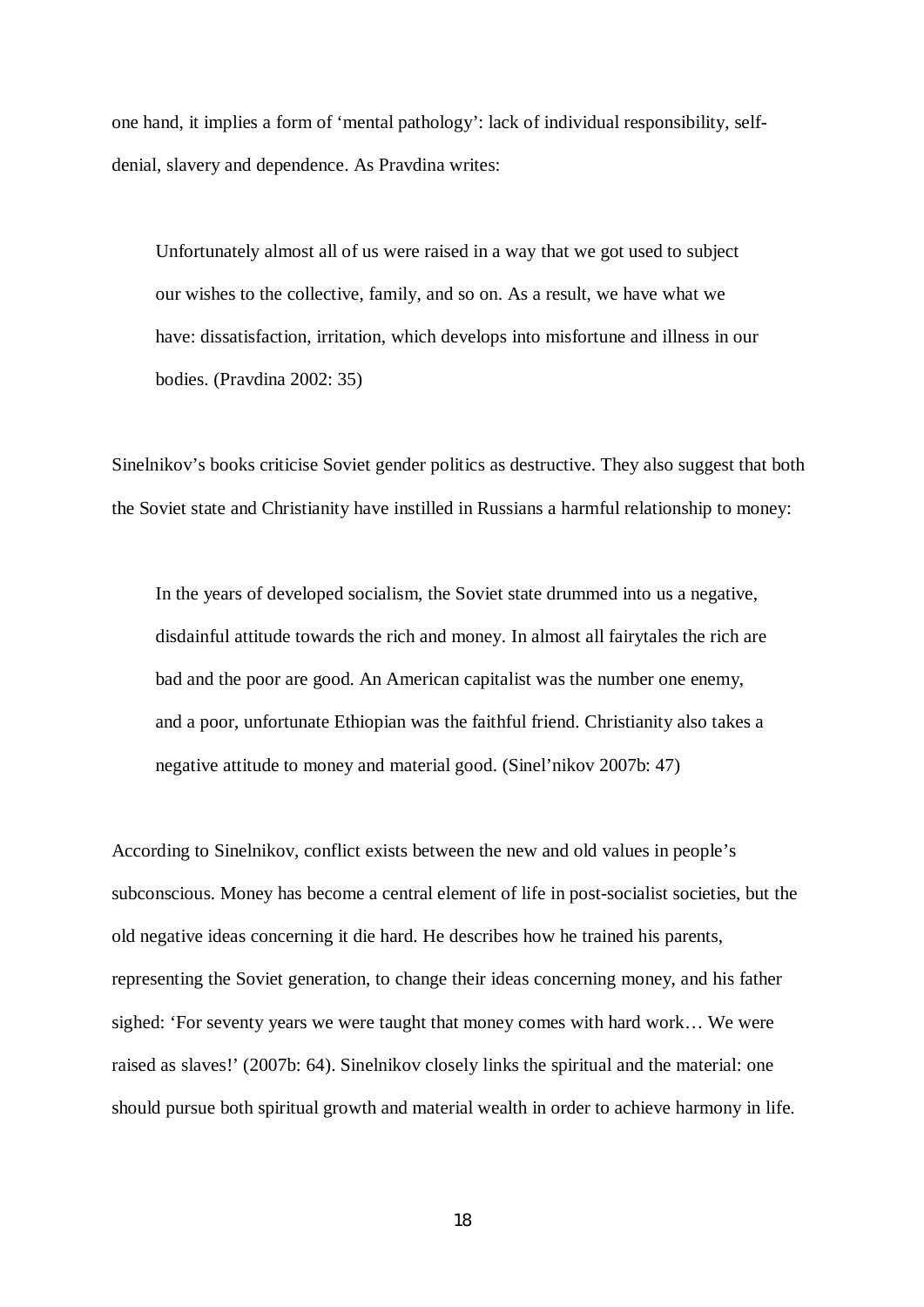On the other hand, elements of the ideology of *kul'turnost'* familiar from the Soviet era also function as a positive reference point in outlining the ideal classed self. Sinelnikov and Pravdina call for a 'cultured' manner of speaking and disapprove of popular TV shows. Pravdina encourages her readers to dwell on the fine arts and classical literature, while Sinelnikov embraces such virtues as moral purity, self-sacrifice and altruism as key features of the *khoziain*, familiar from Soviet morality.

## **Constructing class through consumption**

Consumption is an issue to which Pravdina's and Sinelnikovs' books take strikingly different views. Sinelnikov's texts express a hostile stance towards consumerism and see it as a form of mental slavery. They encourage asceticism, spiritual development and an ecological way of life. Pravdina's texts, in contrast, celebrate materialistic values and consumerism. Lavish consumption and lifestyle are portrayed as pivotal elements of self-transformation and selfrealization:

Try to wear genuine fur and you will immediately feel how you don't want to hasten, jostle, pick a fight in a [public] transportation line, gossip with your neighbour. You will immediately feel comfort and be confident about yourself and your allure. (Pravdina 2007b: 26)

The self emerges here as a commodity or a property that needs to be constantly worked upon, groomed and improved so that its value will not decrease. The books suggest that appearance reflects the state of the 'inner self': an upper-class habitus and lifestyle signify a healthy psyche (see also Rytkönen and Pietilä in this volume). The body is read as the truth about the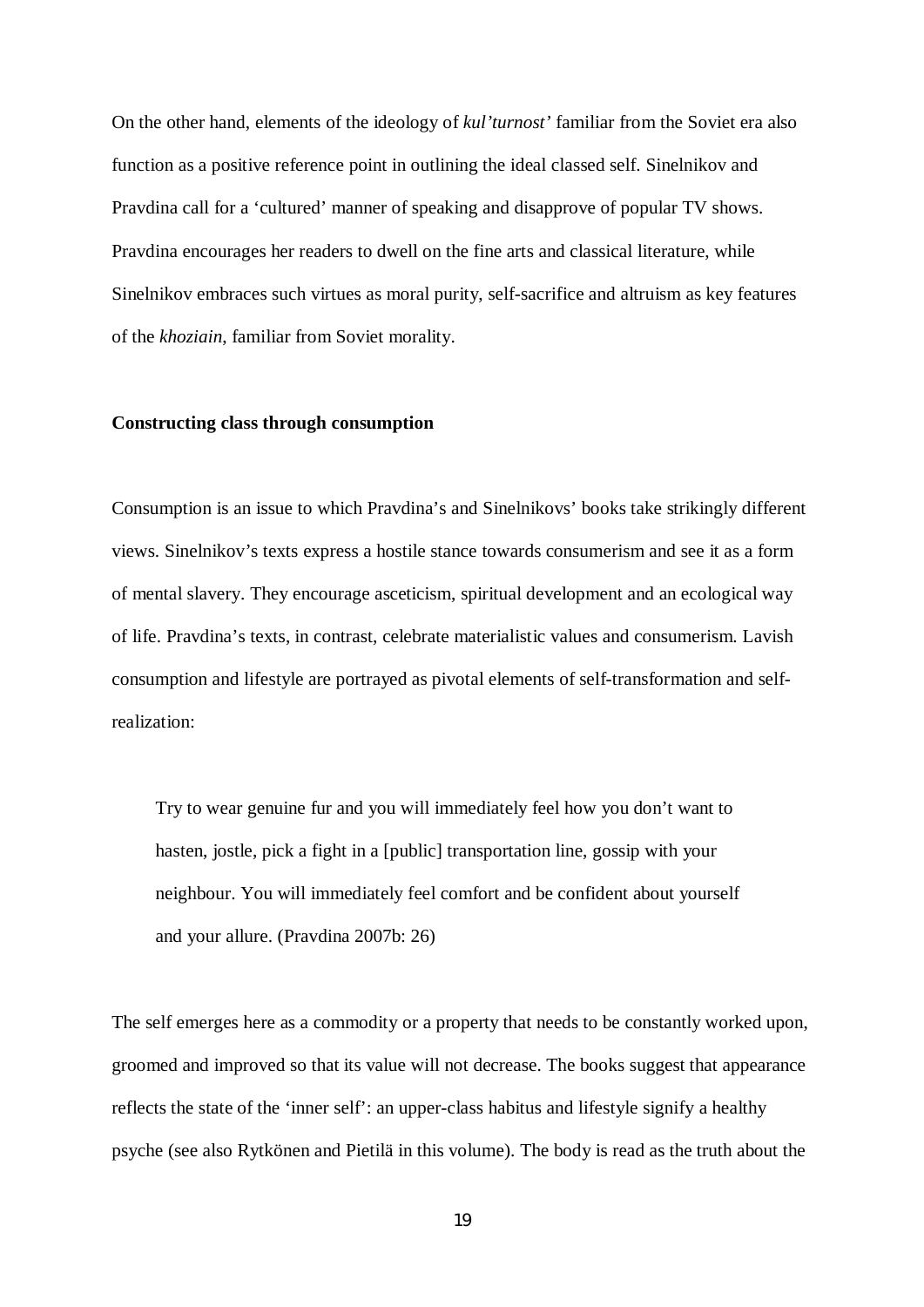person: bodily dispositions – well-groomed appearance, clean hands, proud posture, and elegant clothes – reflect the 'healthy' mental dispositions of responsibility, self-respect, and self-confidence. The body thus becomes a key marker of class, a site through and in which class is inscribed, and also a measure of the self (Skeggs 2004). As Pravdina (2007b: 42-43) states, if you respect yourself, you take care of your body and appearance. Appearance is also an important form of capital, which can be traded in marriages and job markets, in particular for women (see also Ratilainen in this volume).

This upper-class lifestyle is legitimised in the books by portraying it as accessible to everyone through the practice of self-transformation. Everyone can 'make it' if one only thinks positively and follows the advice offered in the books. An interesting element in Pravdina's texts is, however, the limited scope of symbols with which consumption practices and the lifestyle of the rich are characterised. The books emphasise that everything must be 'luxurious' (*roskosh'*) and 'expensive', but rarely identify any specific features (brands, for example), and when they do, they are the most obvious ones (for example, Mercedes Benz).

The analysed self-help texts of Pravdina and Sinelnikov, by celebrating and idealising the lifestyle of the rich as potentially available to everyone and portraying wealth as an effect of a healthy self, seek to assert the legitimacy and moral worth of wealth and success in Russia. Such a need for repeated assertion reveals the uneasiness with which social differentiation is experienced in contemporary Russia. This uneasiness is likely to stem from at least two sources. First, in Russian culture, and in particular among the intelligentsia, there exists a long tradition of contempt and suspicion of money and trade. The Soviet state further cultivated this cultural pattern by portraying money and trade as degrading and immoral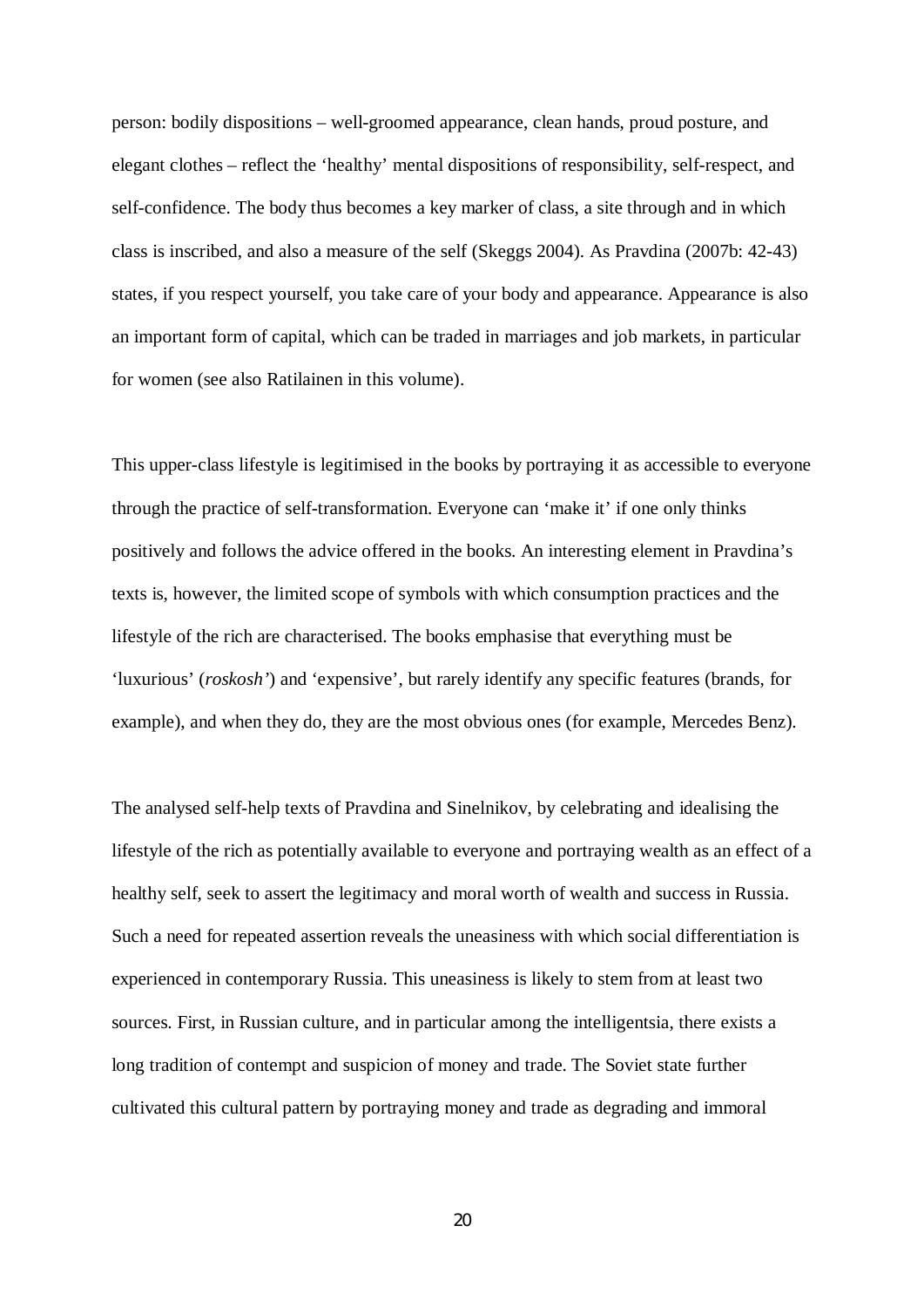(Kelly and Volkov 1998: 291). Wealth was ideologically condemned and the 'empty materialism' of the West heavily criticised.

Secondly, wealth and success need to be specifically legitimised, because in popular discourse wealth still tends to invoke associations with criminality and the questionable privatisation process of the 1990s. Pravdina in particular repeatedly assures her readers that wealthy people have gained their luxurious lifestyle by hard work and thus deserve it.<sup>[15](#page-20-0)</sup> As she states, 'Wealth is no longer regarded as a synonym of 'sinful money' and has become a sign of how much a person has worked in order to achieve material well-being' (Pravdina 2007b: 16). Interestingly enough, although Pravdina wishes to disassociate herself from everything Soviet, her books elevate 'hard work' to nearly a sacred position, as did the Soviet state. However, whereas in the Soviet Union work was to be performed for the 'common good', in Pravdina's books work is for personal success and well-being:

Remember that time when work for the benefit of society was regarded as a citizen's highest achievement, selfless (*beskorystnyi*) and most exhausting [work], in the name of the idea. We know where that ideology took us. (Pravdina 2007b: 15)

Pravdina notes approvingly how in America, unlike in Russia, influential people are treated with respect, and states: 'I hope that also in our society people gradually learn to see in successful people not only shortcomings (…) but also dignity (*dostoinstvo*)' (ibid.: 16).

 $\overline{a}$ 

<span id="page-20-0"></span> $15$  Litovskaia and Shaburova (2010) also make a similar observation in their analysis of business magazines in Russia.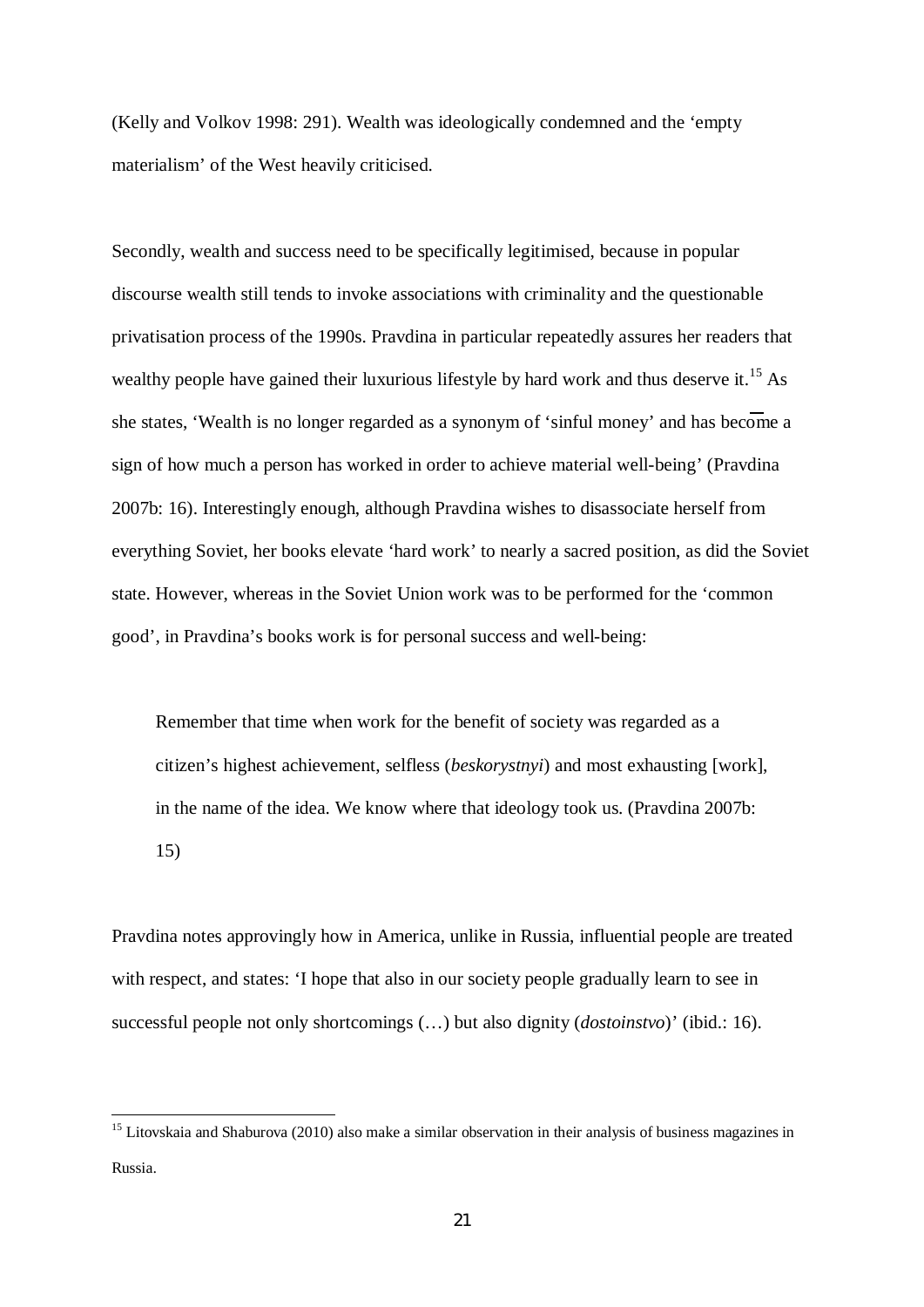## **Conclusion**

The explosive growth of income disparities and the concomitant social differentiation have been amongst the most palpable and significant consequences of Russia's social transformation. This differentiation has been acutely and painfully felt particularly at the level of everyday life. It has disrupted the sense of human worth, redefined conceptions of morality and social justice, and created gaping chasms between people who not so long ago shared the same social milieu and ideological universe. Self-help literature comments on and legitimises these ambivalent effects of capitalist transition in Russia. The representations offered by this literary genre both reflect and produce understandings of social inequality and their causes, and create cultural guidelines for evaluating moral claims, interests and needs.

The analysed self-help texts, by promoting positive thinking, wealth and entrepreneurship, challenge an important symbolic structure in Russian culture, namely, suffering as an integral part of selfhood. In Russian cultural history, suffering, poverty and hardship rather than success have been associated with spiritual rewards (Ries 1997, Rivkin-Fish 2009, Pesmen 2000). Suffering frequently has been sacralised and seen as a source of moral authority (Ries 1997: 126, 160). By linking together spiritual growth and wealth, the analysed self-help books merge two semantic fields that traditionally have been understood as antithetical to one another. They destabilise the pervasive cultural conception of the superiority of the spiritual life over the material, *bytie* over *byt*. Furthermore, by condemning complaining and voicing problems and disadvantages, the books also challenge the Russian cultural practice of 'lament'. Lamenting as a 'popular national pastime' (Pesmen 2000) has been interpreted as forging an emotionally significant inter-subjective tie and a sense of belonging to a community of shared suffering (Ries 1997).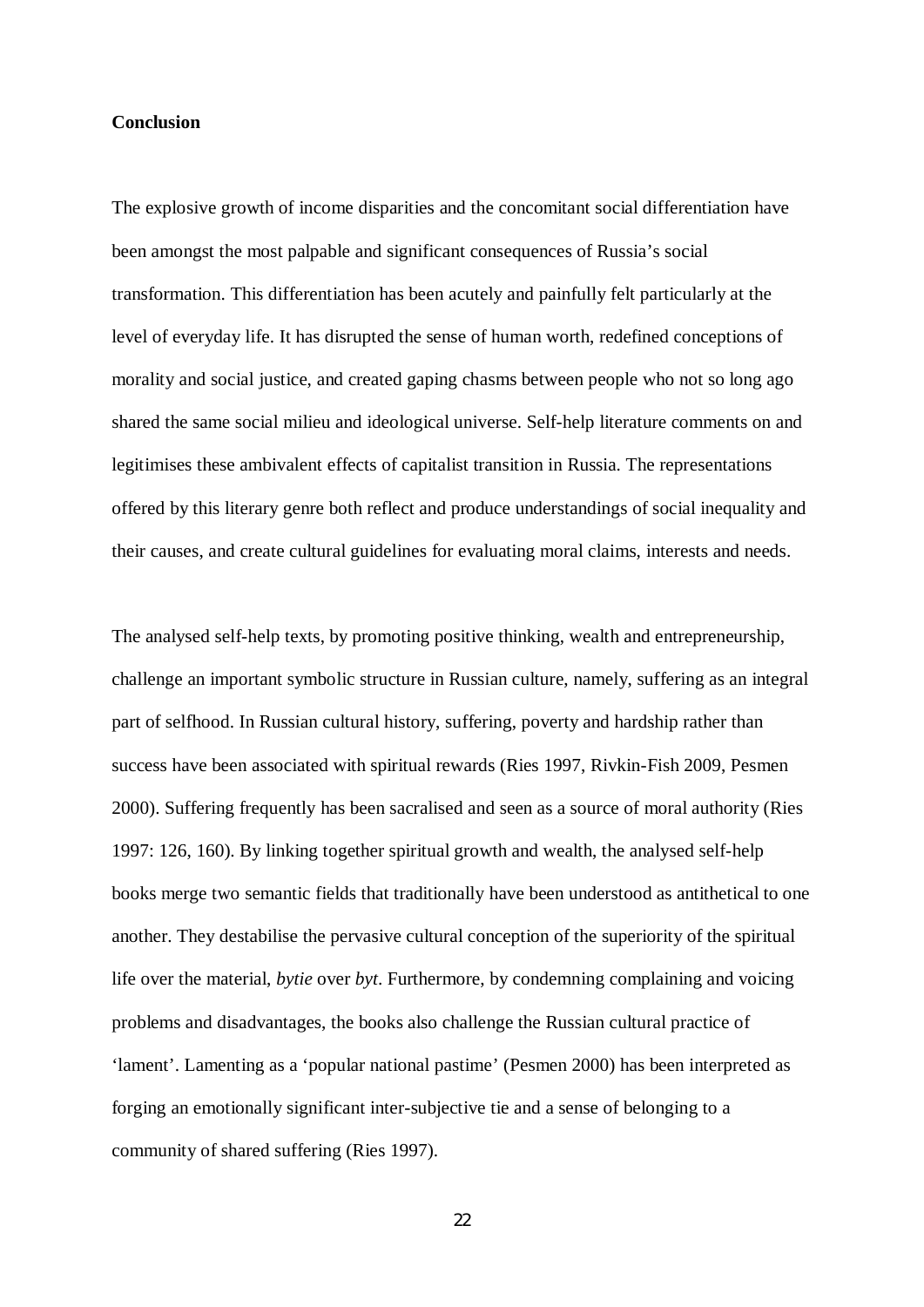The texts also do important ideological work by making sense of and legitimising social inequalities with a psychological repertoire. With its emphasis on self-reliance and autonomy, this repertoire resonates with the acute sense of political disenfranchisement that exists amongst the Russian population today. Russians tend to view their ability to influence political outcomes as negligible; they strive to achieve autonomy from a failing and unreliable state, and prefer to rely on themselves and their close ones (see Shevchenko 2008, Petukhov 2005, Salmenniemi 2008).

Economic capital and cultural capital emerge as central parameters of class in the self-help books. The books put forth a culturally masculine ideal subject: the entrepreneurial *khoziain*. While the New Soviet man was to be 'a strong, free and conscious creature, totally emancipated from the servile capitalist psyche' (Halfin 2000: 1), contemporary self-help manuals suggest that the post-Soviet *khoziain* should be an independent, self-reliant and wealthy creature, totally emancipated from 'the servile communist psyche'. In this they echo the discourse of the 'Soviet mentality', which has been an important conceptual framework for making sense of the Soviet era in the post-Soviet public sphere (see e.g. Phillips 2008, Salmenniemi 2008, 2010b, Rivkin-Fish 2004). In this discourse Sovietness is associated with a pathological self marked by dependency, paternalism, and in particular, lack of responsibility. Research on international democracy promotion programmes in the post-Soviet space has also documented similar interpretations of the Soviet period (see e.g. Hemment 2004, Phillips 2008). The neoliberal value set embedded in many Russian democracy promotion programmes and social policy reforms (Cook 2007), coupled with the discrediting of the socialist ideology, have promoted an ethos of self-help and have stigmatised and delegitimised claims concerning state responsibility, social rights and entitlement as outdated 'Soviet mentality' and 'nostalgia'. It seems that responsibility has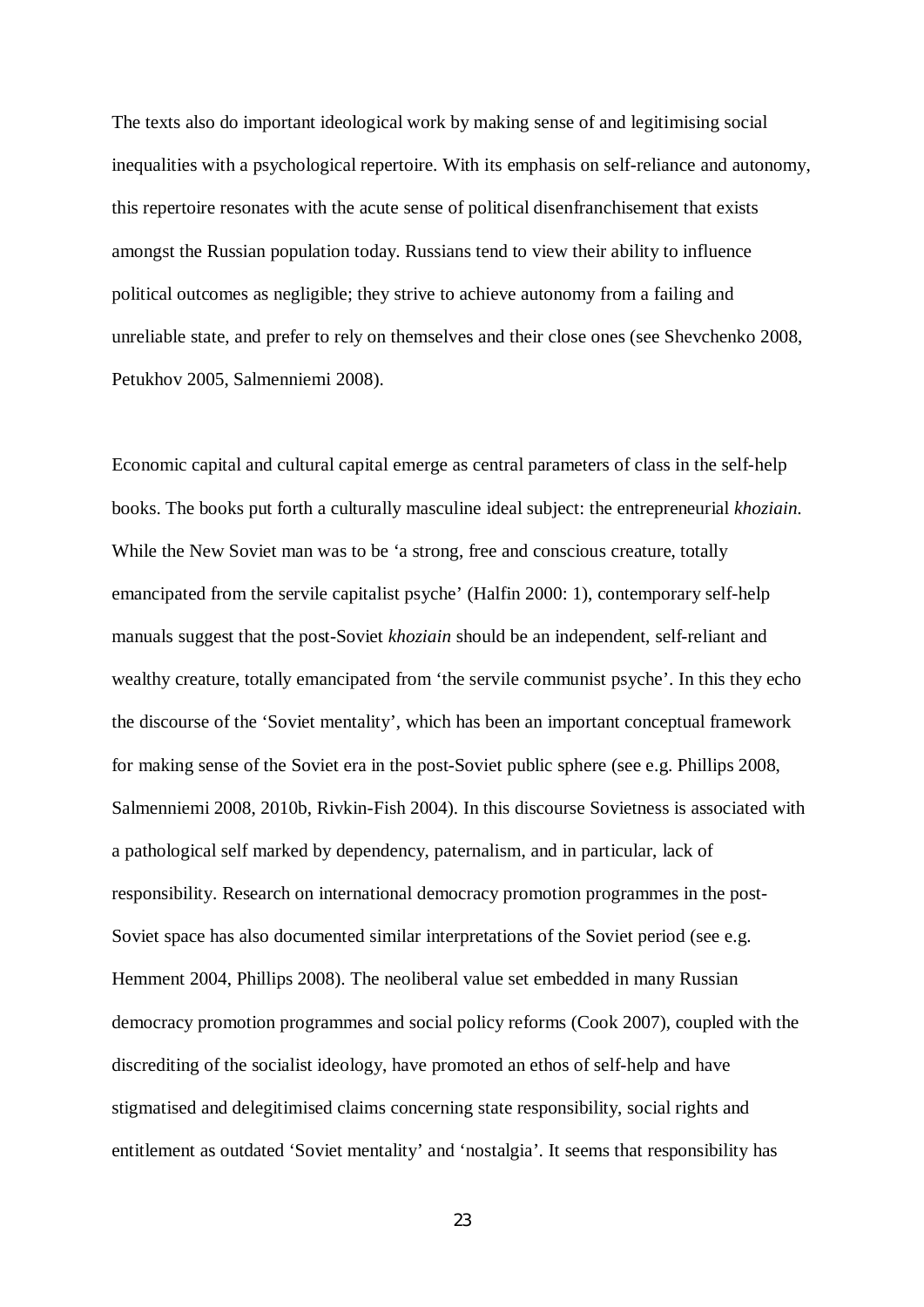become a dominant moral virtue and a key class-making discourse in Russia (and beyond), proposing an individual-centred cure to a range of problems originating from socio-structural relationships of power.

### **References**

Aitamurto, K. 2011. *Paganism, Traditionalism, Nationalism. Narratives of Russian Rodnoverie.* PhD dissertation, University of Helsinki.

Ashwin, S. 2006a. Dealing with devastation in Russia: women and men compared, in *Adapting to Russia's New Labour Market. Gender and Employment Behaviour*, edited by S. Ashwin. London and New York: Routledge, 1-31.

Ashwin, S. 2006b. The post-Soviet gender order: imperatives and implications, in *Adapting to Russia's New Labour Market. Gender and Employment Behaviour*, edited by S. Ashwin. London and New York: Routledge, 32-56.

Cook, L.J. 2007. *Postcommunist Welfare States. Reform Politics in Russia and Eastern Europe*. Ithaca: Cornell University Press.

Dolby, S. 2005. *Self-help books: why Americans keep reading them?* Urbana and Champaign: University of Illinois Press.

Ehrenreich, B. 2009. *Bright-Sided: How the Relentless Promotion of Positive Thinking Has Undermined America*. New York: Metropolitan books.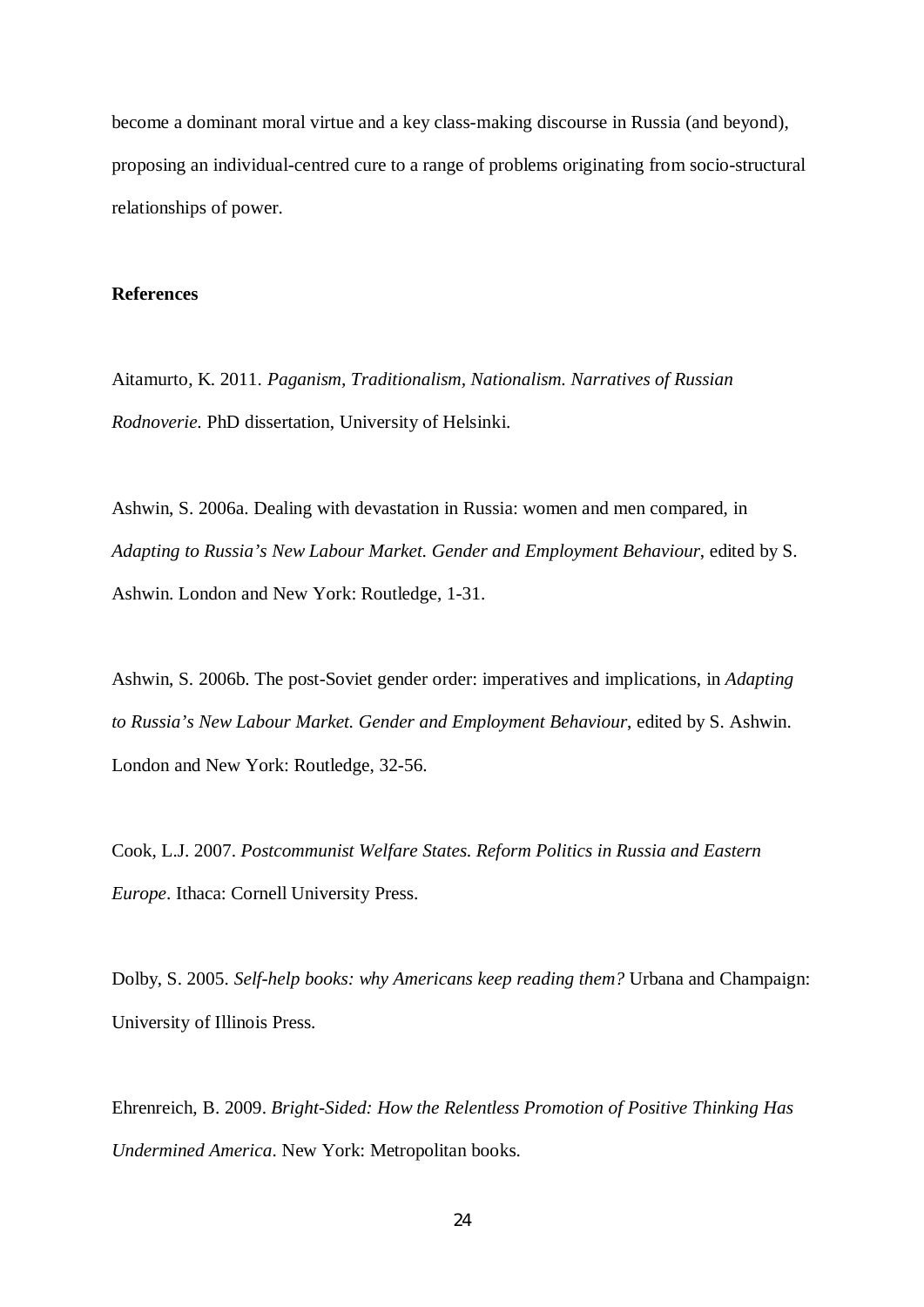Engelstein, L. 1998. Paradigms, Pathologies, and Other Clues to Russian Spiritual Culture: Some Post-Soviet Thoughts. *Slavic Review,* 57(4), 864-877.

Foucault, M. 1988. Technologies of the Self, in *Technologies of the Self: A seminar with Michel Foucault*, edited by L.H. Martin *et al*. London: Tavistock, 16-49.

Foucault, M. 1998. *Seksuaalisuuden historia. Huoli itsestä.* [*History of Sexuality. The Care of the Self*]. Helsinki : Gaudeamus.

Gill, R. 2007. Postfeminist Media Culture. Elements of Sensibility. *European Journal of Cultural Studies,* 10(2), 147-166.

Halfin, I. 2000. *From Darkness to Light: Class, Consciousness, and Salvation in Revolutionary Russia.* Pittsburgh: University of Pittsburgh Press.

Hall, S. 1980. Cultural studies: two paradigms. *Media, Culture and Society,* 2, 57-72.

Heelas, P. 1996. *The New Age Movement. The Celebration of the Self and the Sacralization of Modernity*. Oxford: Blackwell publishers.

Hellbeck, J. 2001. Working, Struggling, Becoming: Stalin-era Autobiographical Texts. *Russian Review,* 60(3), 340-359.

Hellbeck, J. 2006. *Revolution on My Mind*. Cambridge MA and London: Harvard University Press.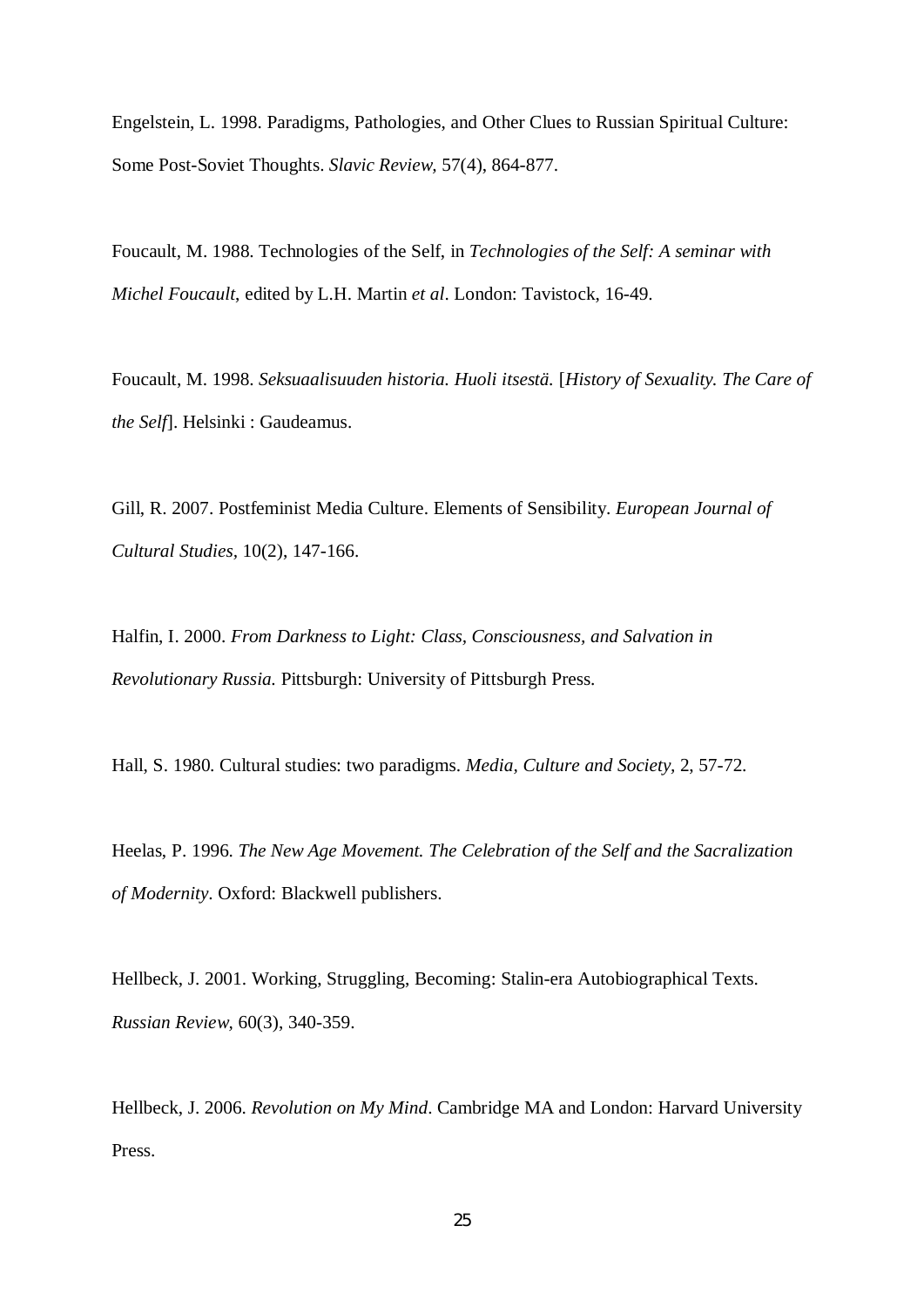Hemment, J. 2004. The riddle of the third sector: civil society, international aid, and NGOs in Russia. *Anthropological Quarterly,* 77(2), 215-241.

Hey, V. 2003. Joining the Club? Academia and Working-class Femininities. *Gender and Education,* 15(3), 319-335.

Johnson, P. and Lawler, S. 2005. Coming Home to Love and Class. *Sociological Research Online,* 10(3), 1-14.

Kelly, C. and Volkov, V. 1998. Directed Desires: Kul'turnost' and Consumption, in *Constructing Russian Culture in the Age of Revolution: 1881-1940*, edited by C. Kelly and D. Shepherd. Oxford: Oxford University Press, 291-313.

Kelly, C. 2001. *Refining Russia: Advice Literature, Polite Culture, and Gender from Catherine to Yeltsin*. Oxford: Oxford University Press.

Kharkhordin, O. 1999. *The Collective and the Individual in Russia. A Study of Practices*. Berkeley: University of California Press.

Lapidus, G. W. 1978. *Women in Soviet Society. Equality, Development and Social Change*. Berkeley: University of California Press.

Laruelle, M. 2008. Alternative Identity, Alternative Religion? Neo-paganism and the Aryan Myth in Contemporary Russia. *Nations and Nationalism,* 14(2), 283-301.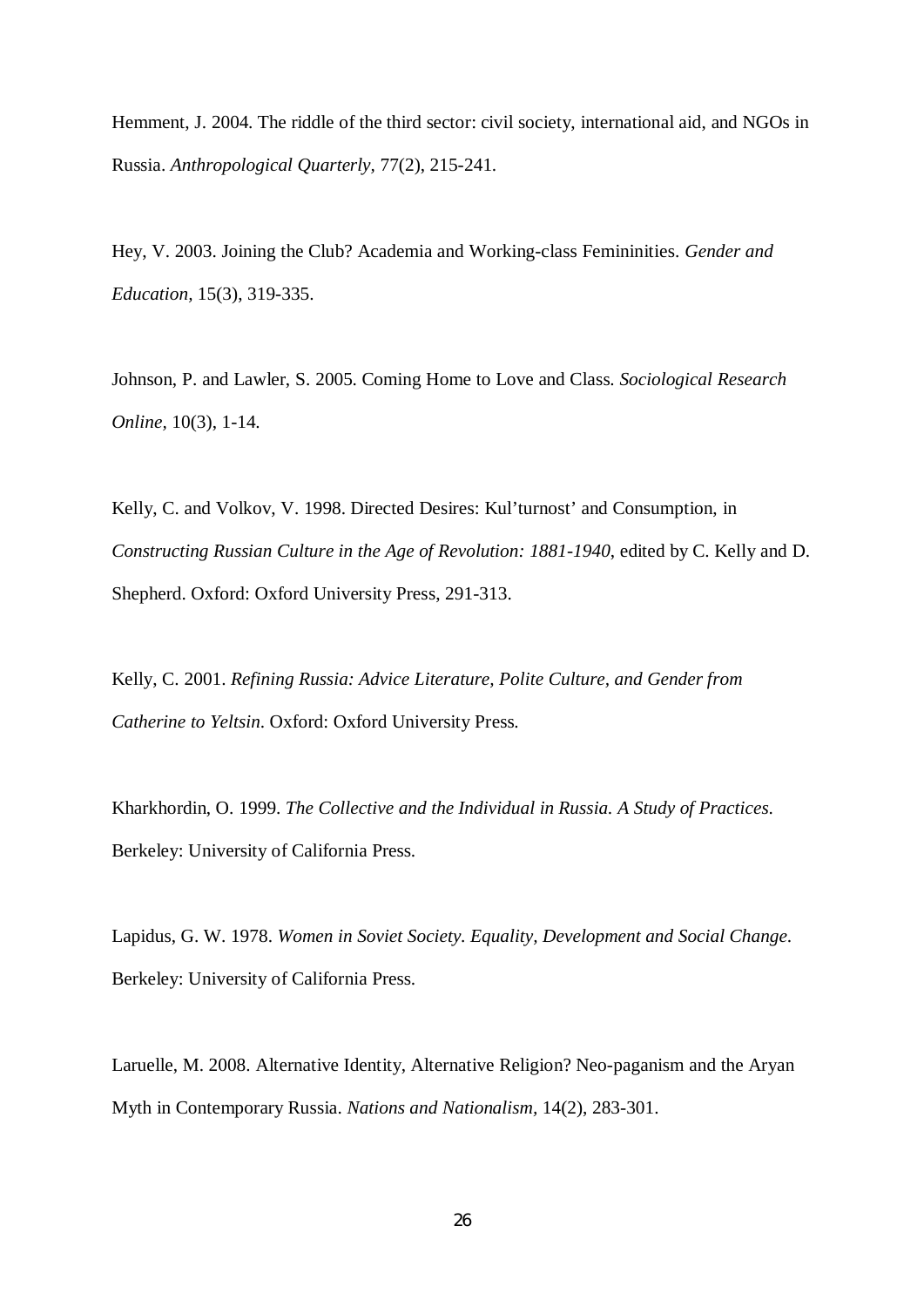Lawler, S. 1999. 'Getting out and getting away': Women's narratives of class mobility. *Feminist Review,* 63 (Autumn), 3-24.

Lawler, S. 2005. Disgusted Subjects: The making of middle-class identities. *The Sociological Review,* 53(3), 430-446.

Lindquist, G. 2001a. Wizards, Gurus, and Energy-information Fields: Wielding Legitimacy in Contemporary Russian Healing. *Anthropology of East Europe Review,* 19(1).

Lindquist, G. 2001b. Transforming Signs. Iconicity and Idexicality in Russian Healing and Magic. *Ethnos,* 66(2), 181-206.

Lindquist, G. 2002. Spirits and Souls of Business: New Russians, Magic and the Esthetics of Kitsch. *Journal of Material Culture,* 7(3), 329-343.

Litovskaia, M. and Shaburova, O. 2010. Russian Glamour and its Representations in Post-Soviet Mass Media, in *Russian Media and Changing Values*, edited by A. Rosenholm, E. Trubina and K. Nordenstreng. London and New York: Routledge, 193-208.

Matza, T. 2009. Moscow's Echo: Technologies of the Self, Publics, and Politics on the Russian Talk Show. *Cultural Anthropology,* 24(3), 489-522.

Menzel, B. 2007. The Occult Revival in Russia Today and its Impact on Literature. *The Harriman Review,* 16(1), 1-14.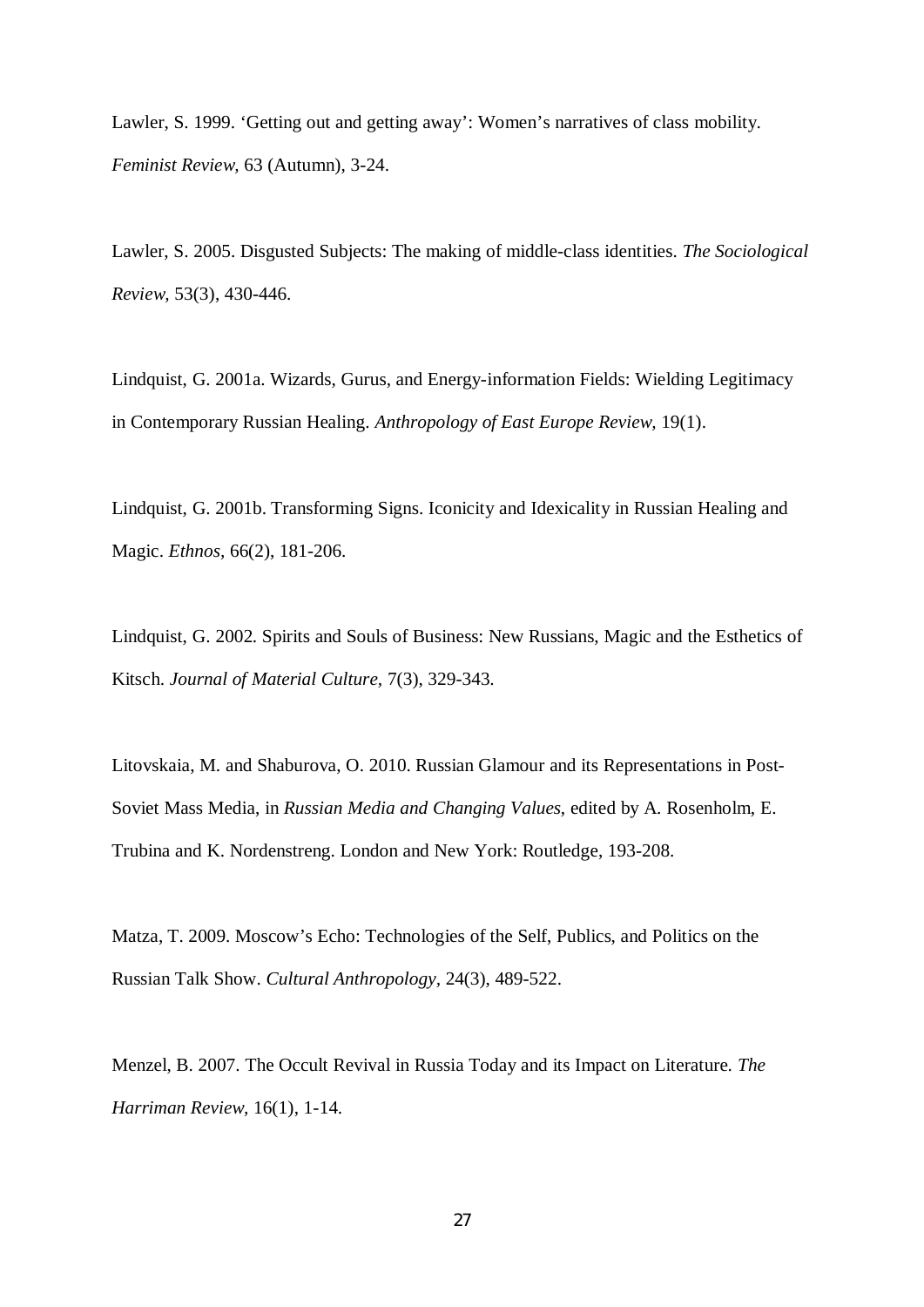Oushakine, S. A. 2009. *Patriotism of Despair*. Ithaca: Cornell University.

Pesmen, D. 2000. *Russia and Soul: An Exploration*. Ithaca: Cornell University Press.

Petukhov, V. 2005. Political Participation and Civic Self-Organization in Russia. *Russian Politics and Law,* 43(3), 6-24.

Phillips, S.D. 2008. *Women's Social Activism in the New Ukraine. Development and the Politics of Differentiation.* Bloomington: Indiana University Press.

Potrata, B. 2004. New Age, Socialism and Other Millenarianisms: Affirming and Struggling with (Post)socialism. *Religion, State & Society,* 32(4), 365-379.

Pravdina, N. 2002. *Ia privlekaiu uspekh*. Moskva: Astrel'.

Pravdina, N. 2006. *Ia privlekaiu liubov' i schast'e*. Sankt-Peterburg: Nevskii Prospekt.

Pravdina, N. 2007a. *Chego khotiat zhenshchiny?*. Moskva: Astrel'.

Pravdina, N. 2007b. *Ideal'nyi muzhchina dlia ideal'noi zhenshchiny*. Moskva: Astrel'.

Rancour-Laferriere, D. 1995. *The Slave Soul of Russia: Masochism and the Cult of Suffering*. New York: New York University Press.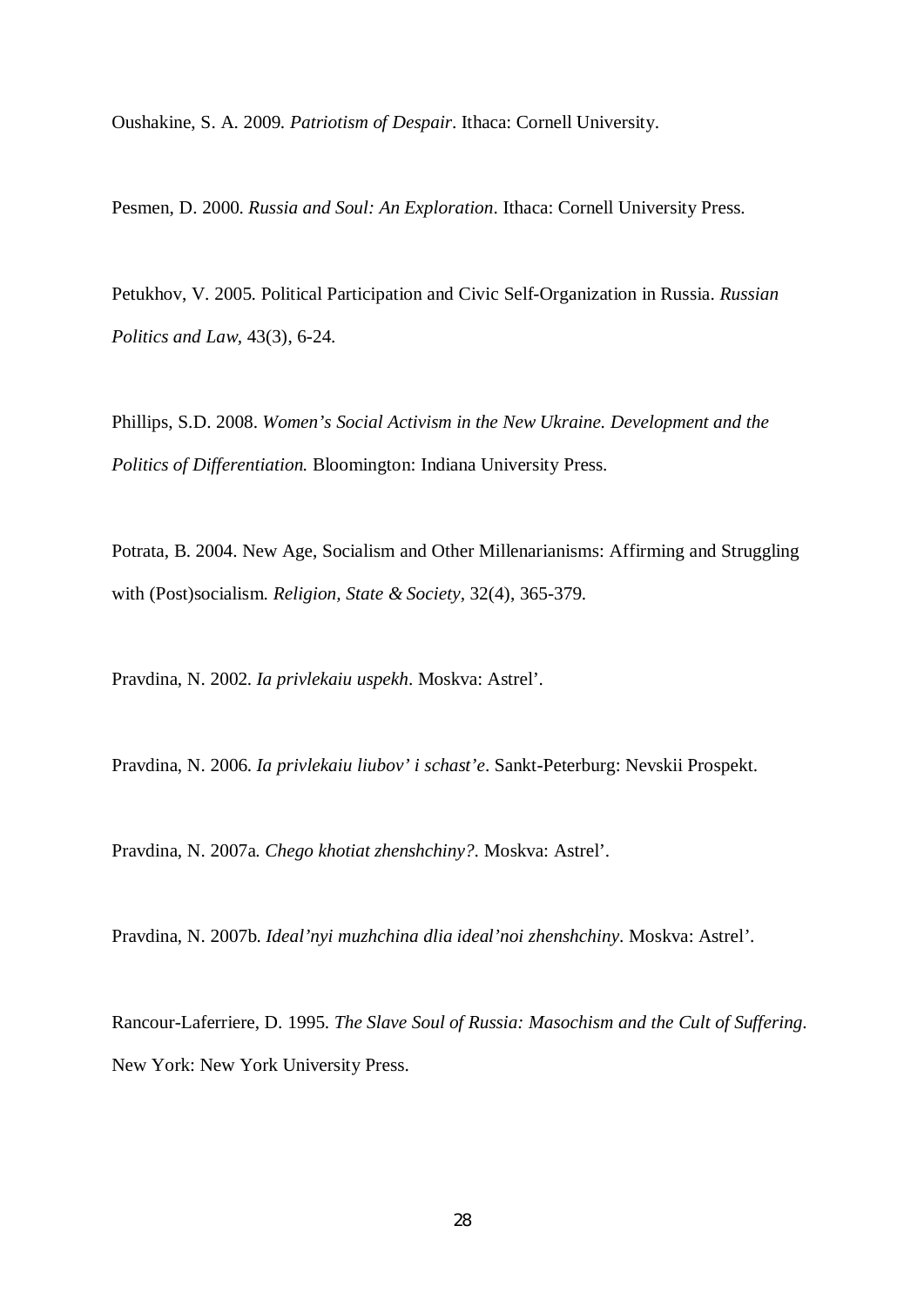Reay, D. 1998. Rethinking Social Class: Qualitative Perspectives on Class and Gender. *Sociology,* 32(2), 259-275.

Reay, D. 2005. Beyond Consciousness? The Psychic Landscape of Social Class. *Sociology,* 39(5), 911-928.

Ries, N. 1997. *Russian talk. Culture and conversation during perestroika*. Ithaca and London: Cornell University Press.

Rivkin-Fish, M. 2004. "Change yourself and the Whole World Will Become Kinder": Russian Activists for Reproductive Health and the Limits of Claims Making for Women. *Medical Anthropology Quarterly,* 18(3), 281-304.

Rivkin-Fish, M. 2009. Tracing landscapes of the past in class subjectivity: practices of memory and distinction in marketizing Russia. *American Ethnologist,* 36(1), 79-95.

Rose, N. 1998. *Inventing Our Selves. Psychology, Power and Personhood*. Cambridge: Cambridge University Press.

Salmenniemi, S. 2008. *Democratization and Gender in Contemporary Russia*. London and New York: Routledge.

Salmenniemi, S. 2010a. In search of a new (wo)man: Gender and Sexuality in Contemporary Russian Self-Help Literature, in *Russian Media and Changing Values*, edited by A. Rosenholm, E. Trubina and K. Nordenstreng. London and New York: Routledge, 134-153.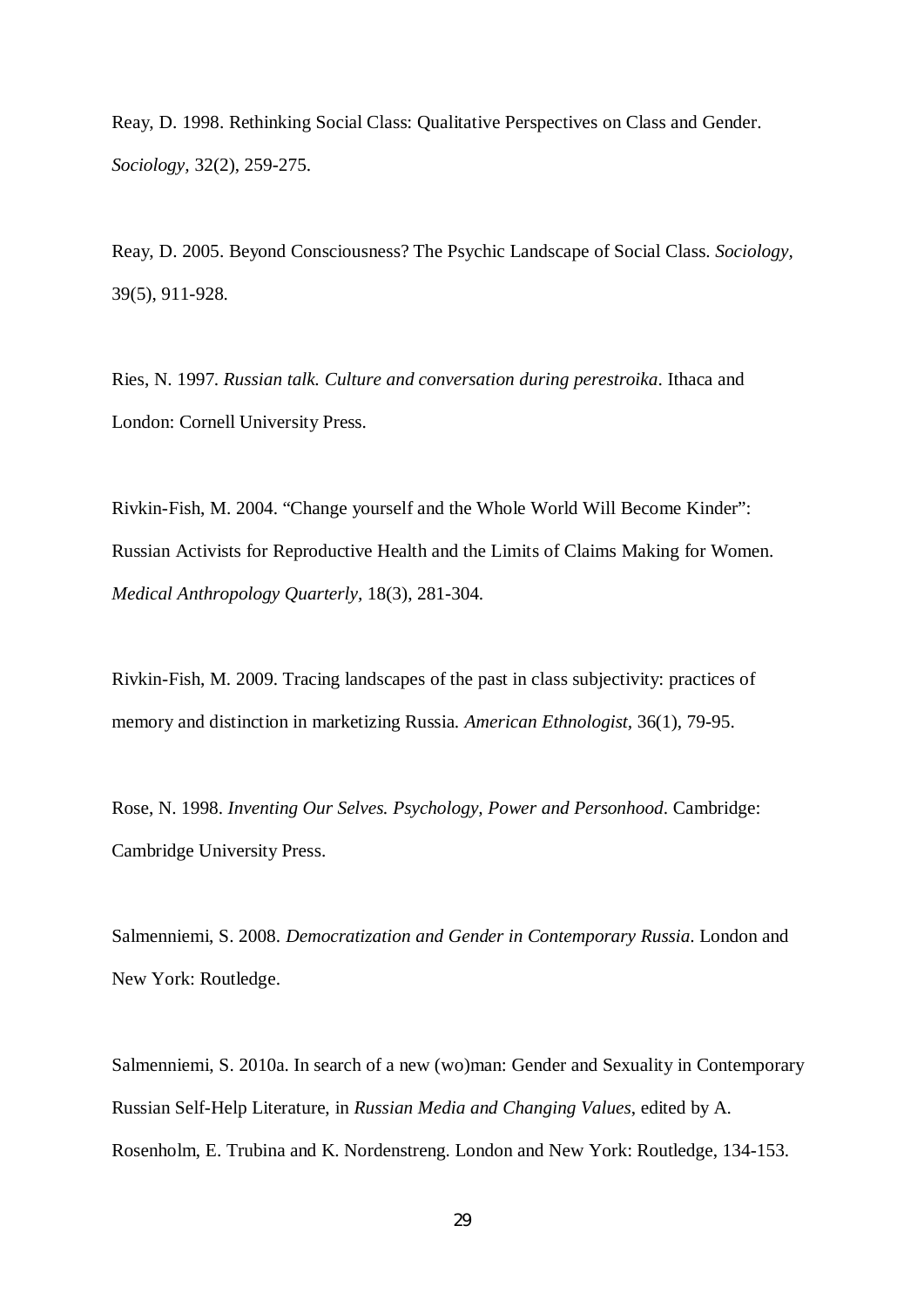Salmenniemi, S. 2010b. Struggling for Citizenship: Civic Participation and the State in Russia. *Demokratizatsiya,* 18(4), 309-328.

Salmenniemi, S. and Vorona, M. 2011. *Working on the Self: Popular Psychological Knowledge and Power in Russia*. Paper presented in the 10th conference of the European Sociological Association, 7-10 September 2011, Geneva.

Shevchenko, O. 2008. *Crisis and the Everyday in Postsocialist Moscow*. Bloomington: Indiana University Press.

Sinel'nikov, V. 2007a. *Tainstvennaia sila slova. Formula liubvi*. Moskva: Tsentrpoligraf.

Sinel'nikov, V. 2007b. *Put' k bogatstvu: Kak stat' bogatym i schastlivym*. Moskva: Tsentrpoligraf.

Sinel'nikov, V. 2010. *Formula zhizni. Kak obresti lichnuiu silu*. Moskva: Tsentrpoligraf.

Skeggs, B. 1998. *Formations of Class and Gender: Becoming respectable*. London: Sage.

Skeggs, B. 2001. The toilet paper: femininity, class and mis-recognition. *Women's Studies International Forum,* 24(3-4), 295-307.

Skeggs, B. 2004. *Class, Self, Culture*. London and New York: Routledge.